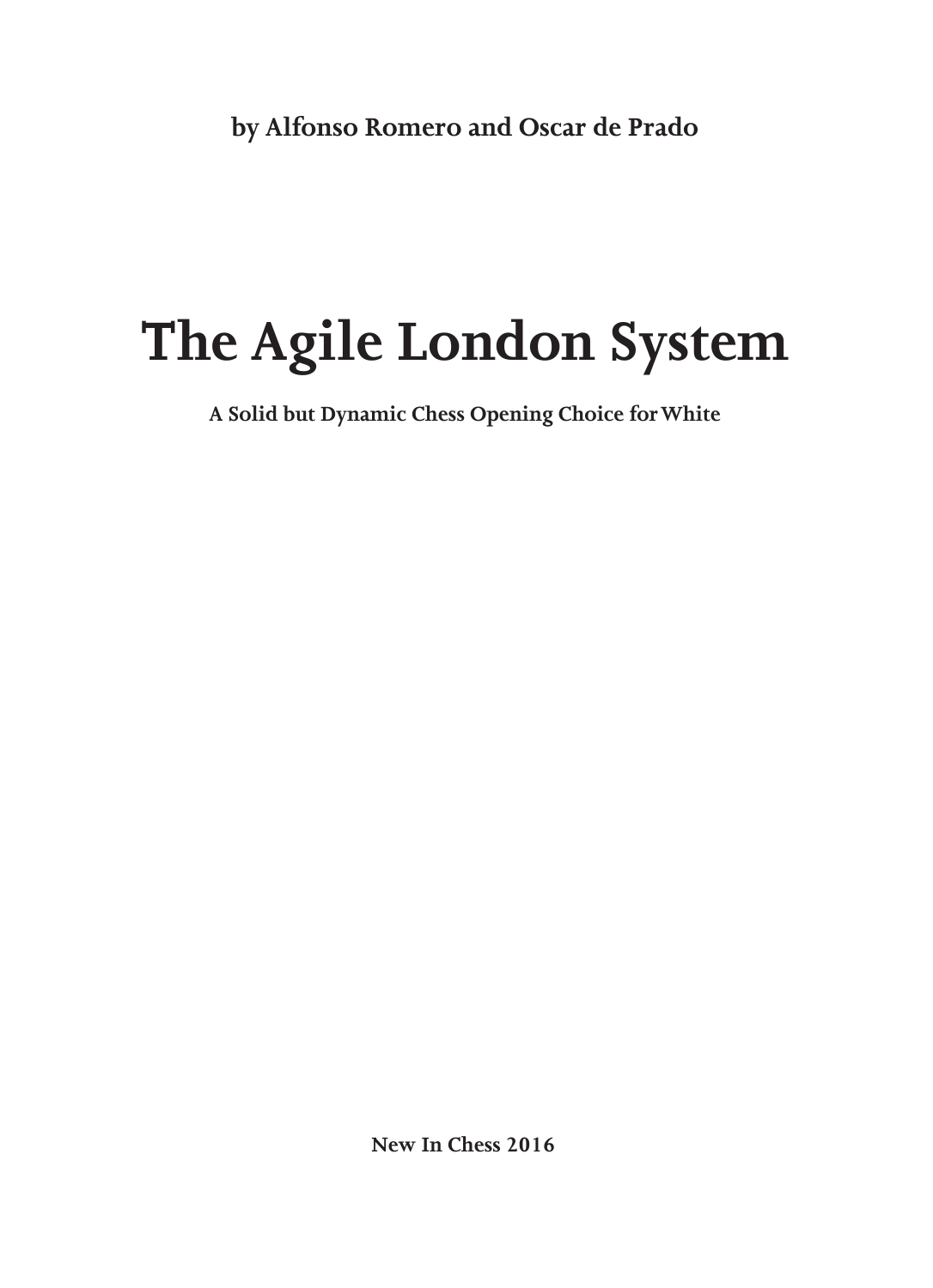© 2016 New In Chess

Published by New In Chess, Alkmaar, The Netherlands www.newinchess.com

This is an extended and updated edition of *El Sistema Londres* (Editorial Chessy, 2014).

All rights reserved. No part of this book may be reproduced, stored in a retrieval system or transmitted in any form or by any means, electronic, mechanical, photocopying, recording or otherwise, without the prior written permission from the publisher.

Translation: Phil Adams Cover design: Volken Beck Supervision: Peter Boel Proofreading: René Olthof, Frank Erwich Production: Anton Schermer

Have you found any errors in this book? Please send your remarks to editors@newinchess.com. We will collect all relevant corrections on the Errata page of our website www.newinchess.com and implement them in a possible next edition.

ISBN: 978-90-5691-689-3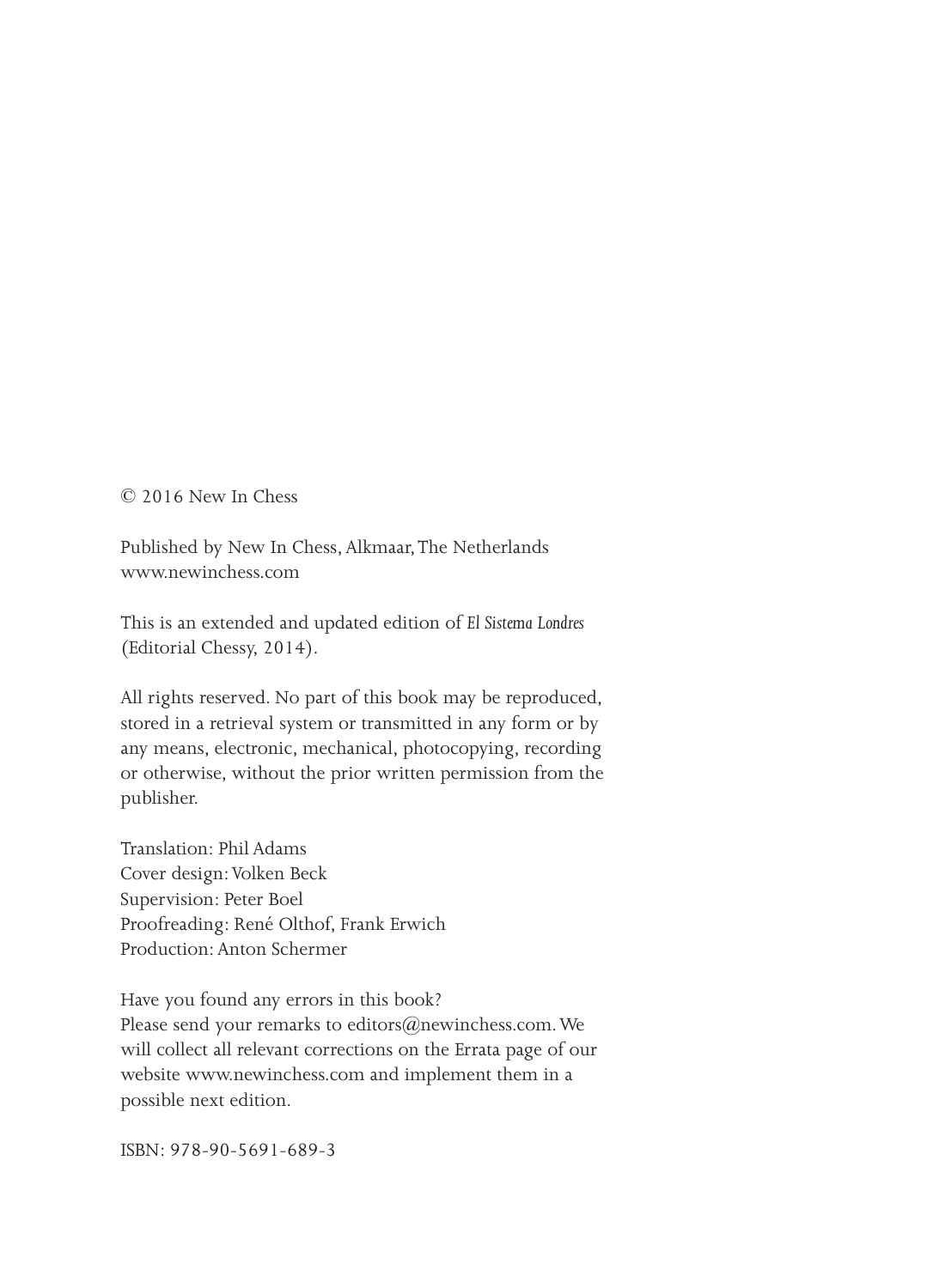### **Contents**

| Chapter 1  |                                                                                         |
|------------|-----------------------------------------------------------------------------------------|
| Chapter 2  | The London System versus the Grünfeld                                                   |
| Chapter 3  | The London System versus the King's Indian<br>1.d4 公f6 2. 道f4 g6 3.e3 皇g7 and d7-d6 59  |
| Chapter 4  | The London System versus the Queen's Indian                                             |
| Chapter 5  | The London System versus the Benoni                                                     |
| Chapter 6  | The London System versus the Dutch                                                      |
| Chapter 7  | The London System versus the Slav<br>1.d4 d5 2. <i>Lf4</i> ①f6 3.e3 <i>Lf5</i> 4.c4 162 |
| Chapter 8  | The London System versus d7-d5 without an early e7-e6                                   |
| Chapter 9  | The London System versus d7-d5 with an early e7-e6                                      |
| Chapter 10 | The London System versus other defences 258                                             |
| Chapter 11 |                                                                                         |
| Chapter 12 |                                                                                         |
| Chapter 13 |                                                                                         |
|            |                                                                                         |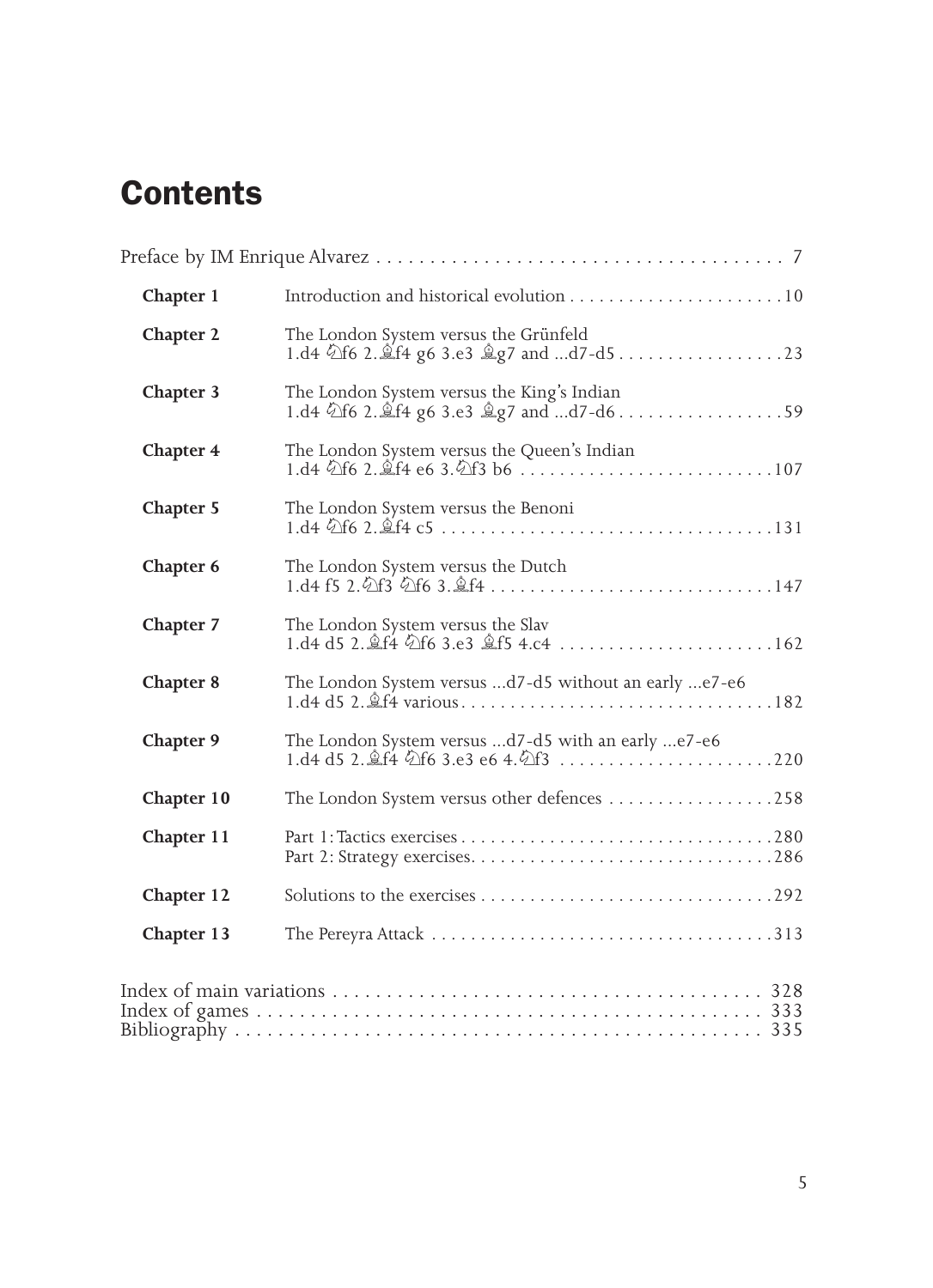### **Preface**

The moves 'd4- $\Delta$ f3- $\hat{\mathbb{E}}$ f4' constitute the 'London System', an opening which, despite a fully deserved reputation for solidity and simplicity, conceals a system of play which is much more profound than appears at first sight.

This system, which sets up the same pawn structure as in other Queen's Pawn openings – generally with c4 or c3, d4, e3, f2 etc.– and allows a natural development of the white pieces, has the great virtue of being playable versus almost any black defensive set-up. After the opening moves, the different plans and ideas mould the theory of the variation in each resulting position. This is when the game acquires a strategic direction, forcing each side to understand the opponent's intentions and rewarding understanding more than concrete calculation.

Perhaps this is why some players, generally those who prefer quiet positions, resort to this system when faced with Black's most aggressive defences, such as, for example, the Dutch, the King's Indian or the Grünfeld, seeking positions in which manoeuvring play predominates and thus avoiding the sharp exchange of blows that takes place in the main lines. Yet, despite what one be tempted to think, the London System has an aggressive side to it, arising from its similarity to the Torre Attack.

When Black selects a Queen's Gambit Declined set-up – 1.d4 d5 2.  $\triangle$ f3 e6 3.  $\triangle$ f4  $\&$ f6 – White can choose between two options: the first is to put pressure on the centre by playing c2-c4, developing the queen's knight to c3 and bringing the rook to c1, while Black tries to solve the problem of developing his queen's bishop. The second plan is to place our light-squared bishop on the b1-h7 diagonal and develop our queen's knight to d2, preparing to support our centre with c2-c3 and attack on the kingside.

In the following examples we shall see how, versus one and the same black setup, we can choose between different schemes as White, leading to widely differing plans. This versatility can be very useful, enabling us to adapt our play versus different types of opponent.

All this explains why for me, with more than fifteen years of experience playing the London System in all kinds of tournament and versus every type of player, the London System is not so much an opening as a whole system of play, in the widest possible sense.

**King's Indian Example Struggle for the e-file 1.d4 ♘f6 2.♗f4 g6 3.e3 ♗g7 4.♘f3 d6 5.h3 0‑0 6.♗e2 ♘bd7**

We have reached a fairly standard King's Indian set-up versus the London System. Here Black needs to decide which central break to select, ...e7-e5 or ...c7-c5.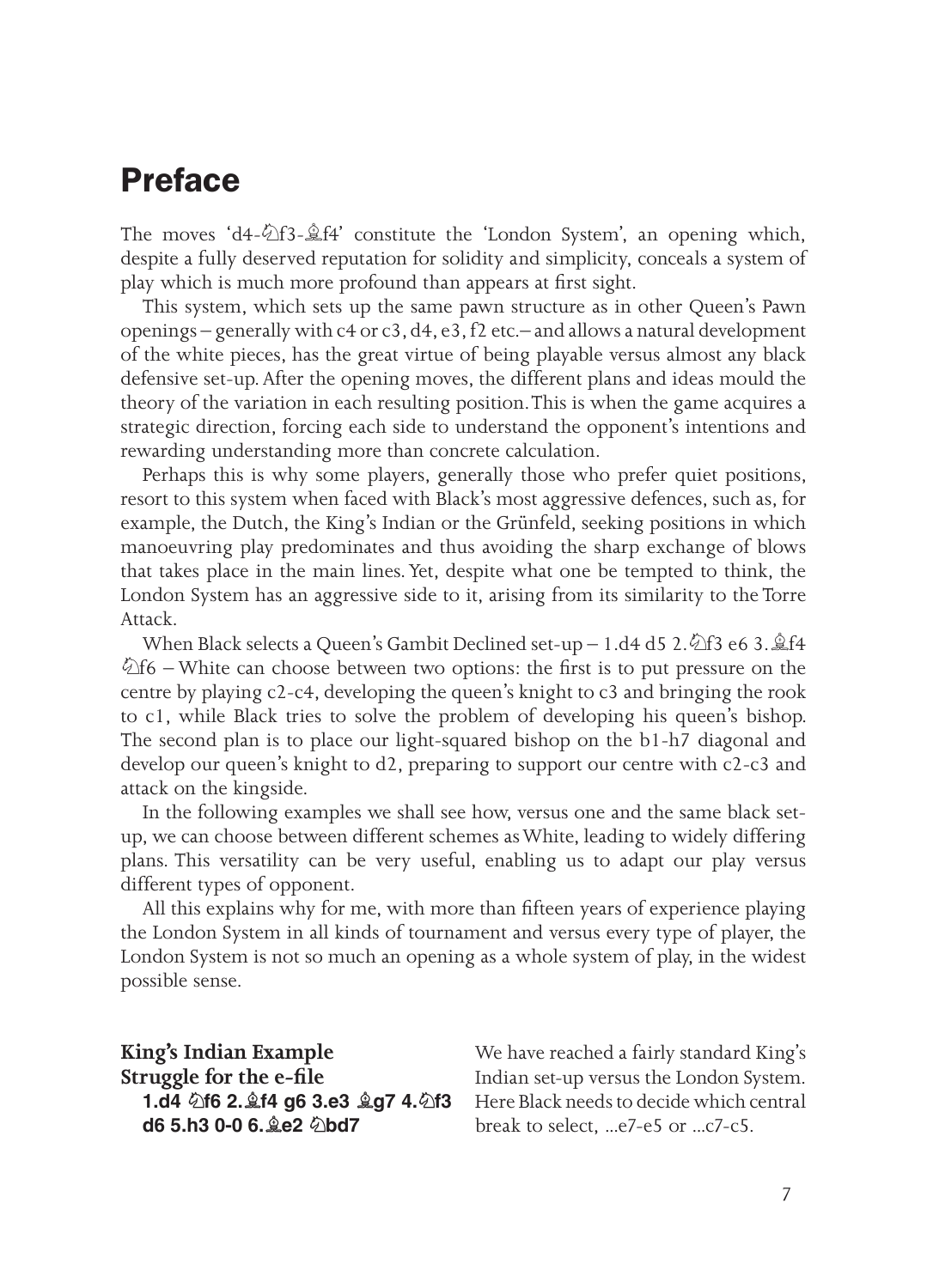

### **7.♗h2!**

The first important point. It is important to understand that sooner or later this move will be necessary and that now it is up to Black to commit himself in the centre. Castling would be somewhat premature, since it would give Black enough time to establish his centre.

7.0‑0 ♕e8 (7...♖e8 does not threaten 8...e5, as we shall see further on) 8.c4 e5 (White must retreat the bishop) 9.♗h2 ♘e4! (Black plays this before White can develop his queen's knight) 10.♘c3 ♘xc3 11.bxc3 with equality, since now it is White who is on the back foot. But note that 11...f5 would not be good in view of 12.c5!

#### **7...♕e8**

We see that Black has opted for the ...e7-e5 break.

**8.c4 e5 9.♘c3 exd4 10.exd4 ♘e4 11.♘xe4 ♕xe4 12.0‑0**



By delaying castling as long as possible, we have succeeded in bringing the black queen to a square from which it will quickly be driven back and we have gained an advantage in space. Now it would not be good for Black to continue with his queenside development...

#### **12...b6 13.♗d3 ♕e7 14.♖e1 ♕d8 15.♗e4 ♖b8 16.♕a4**

With advantage, since White can exploit the weak light squares, especially c6.

#### **The weakness on d6 1.d4 ♘f6 2.♘f3 g6 3.♗f4 ♗g7 4.e3 0‑0 5.♗e2 d6 6.h3 c5**



This time Black decides to put pressure on White's centre with the advance ...c7-c5.

#### **7.c3 b6**

Planning natural development with ... **b**/2 and the knight will emerge at c6 or d7.

#### **8.0‑0 ♗b7 9.♘bd2 ♘bd7 10.♗h2**

This is always an important move to reduce the impact of a possible ...e7-e5 break.

#### **10...♖e8 11.a4**

It is important for us to control the b5-square, to give our knight a better chance of stability on c4.

#### **11...e5?**

Black fails to appreciate the weakness of his d6-square, which White will quickly exploit.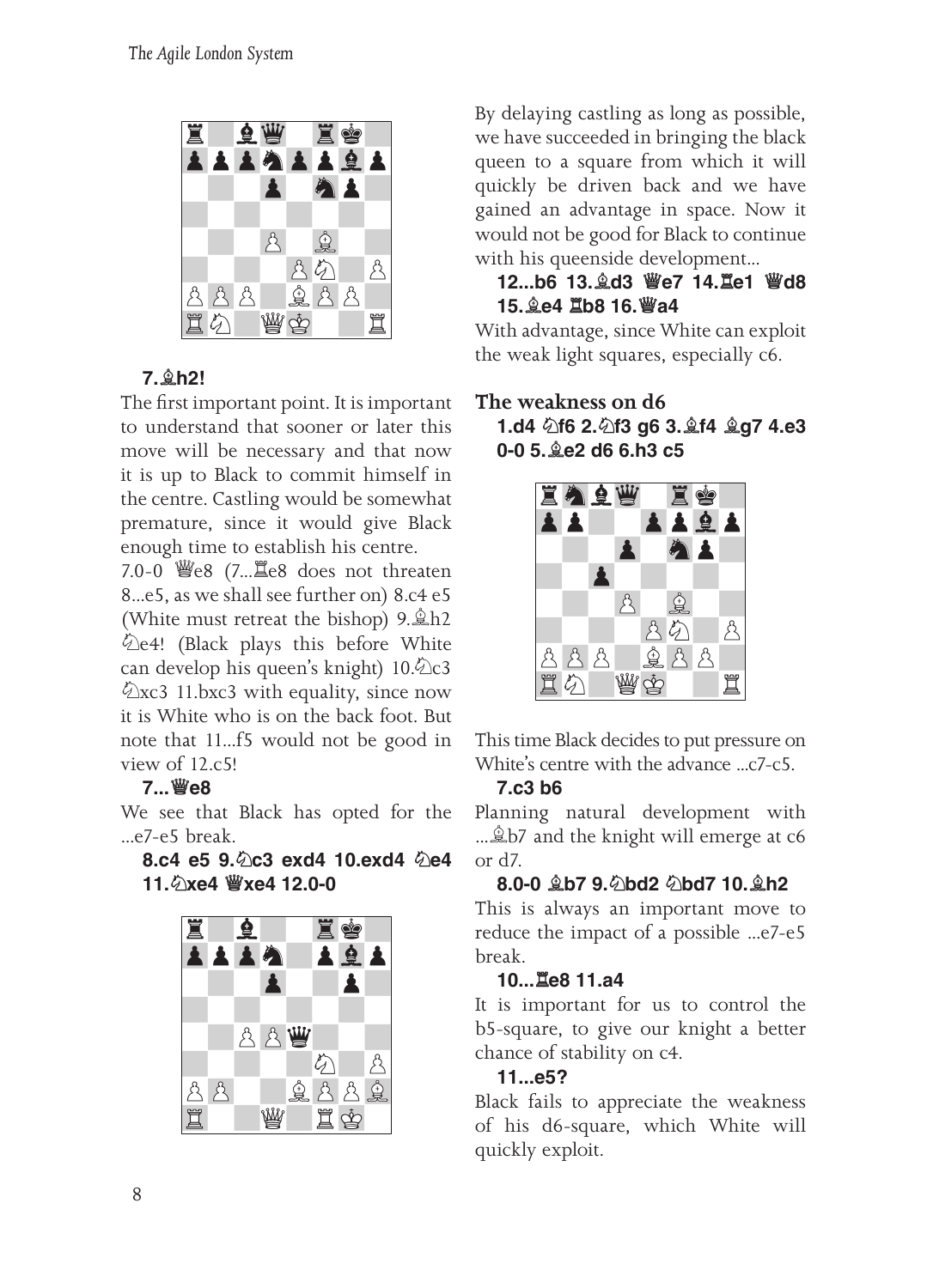**12.♘c4**



White gains a positional advantage. Here 12... *s*c/ would not help much: 13.dxe5 dxe5 14.♕d6!. Now the only way to avoid defeat is the modest queen move 14...  $\mathcal{W}_C$  c8!.

Black's best reply is definitely 12... 2e4! but after 13.a5! b5 14.a6! (a thematic idea) 14...♗c8 15.dxe5 bxc4 16.♕d5 ♖b8 17.♕xe4 ♖xb2 18.♗xc4, White has the advantage.

```
A Typical Mistake by Black
```
**1.d4 ♘f6 2.♘f3 g6 3.♗f4 ♗g7 4.e3 d6 5.h3 0‑0 6.♗e2 ♘bd7 7.0‑0?! ♖e8**

In this case Black wants to break with ...e7-e5 with the support of his rook, but he overlooks a very simple tactic, one that is curiously common in practice.

#### **8.c4**

Against this set-up White prefers to play aggressively.



#### **8...e5?!**

Black fails to appreciate the connection between the queens and is in for a surprise.

**9.dxe5 dxe5 10.♘xe5 ♘xe5 11.♕xd8 ♖xd8 12.♗xe5**

with an extra pawn.

I think the publication of this book is very opportune, not only because of the exposure this system has been receiving lately at the level of the world's elite, but also in view of the structure of the book, the practical advice offered in certain positions and the useful exercises that are presented throughout. I am sure that it will be welcomed not only by many club players but also by experienced tournament players, in both cases especially if they have little time for studying openings.

*IM Enrique Alvarez*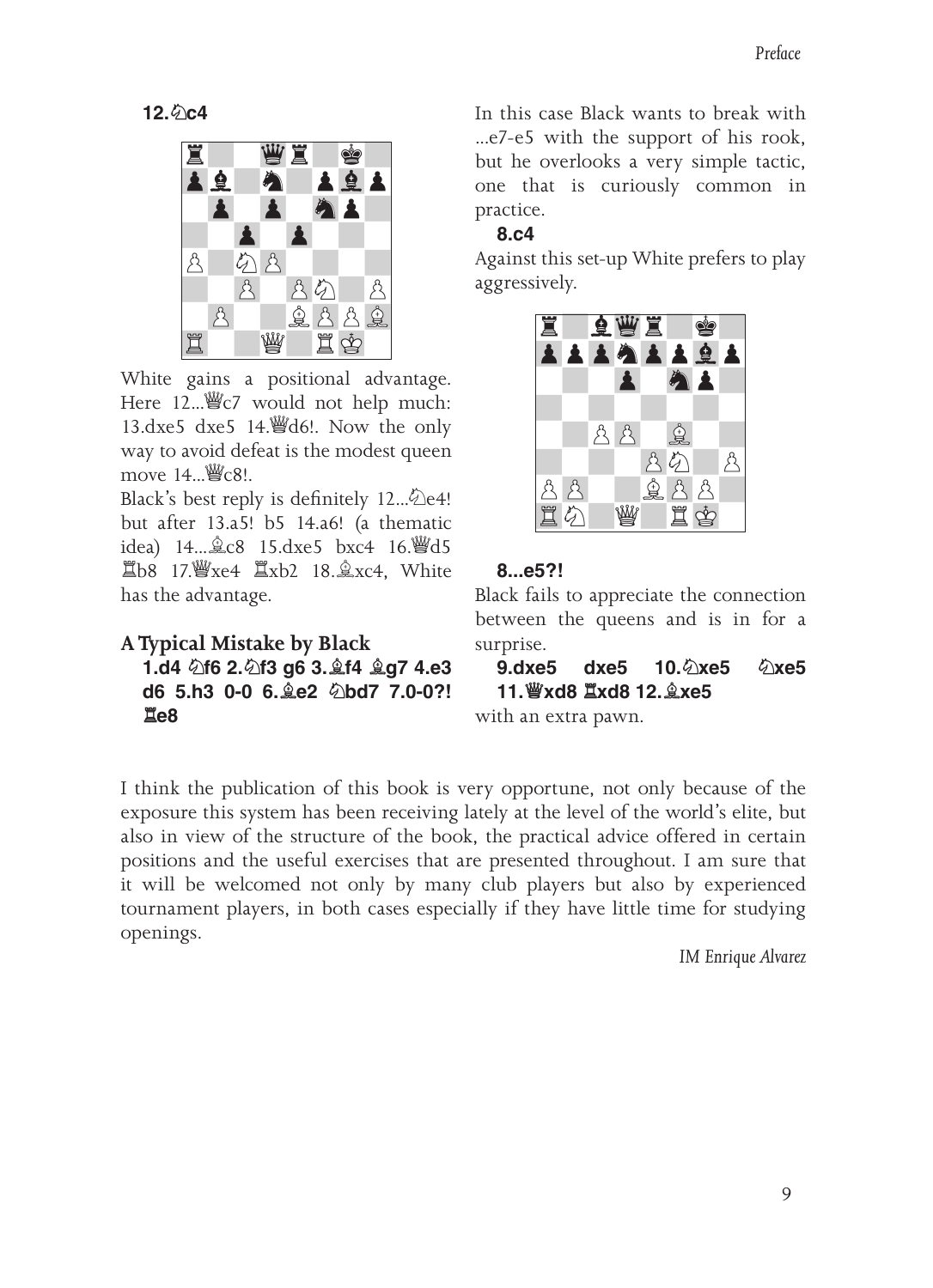## **Chapter 1 Introduction and historical evolution**

#### **Introduction**

The London System, which also includes the line known as the Pereyra Attack in Argentina, is characterised by the solid set-up for White of d2-d4,  $\triangle$ f3,  $\triangleq$ f4, e2-e3, c2-c3, h2-h3. It is a universal system, valid against almost any black response and one of the safest for White. It is very popular with club players who want to avoid the more theoretical lines or having to study the whole range of their opponent's defences, but it is also played regularly by strong grandmasters, such as Kamsky or Grachev. The French grandmaster Eric Prié is possibly the greatest specialist in it, world-wide. It is also played more sporadically by Ponomariov, Eljanov, Bacrot, Dreev and Bauer, and in the past it was used by such strong players as Spassky, Keres, Bronstein, Jussupow and Kasparov. Nowadays Carlsen is a role-model for many players, since he plays secondary lines, or lines which do not promise an opening advantage, and concentrates on the middlegame or the endgame. It is very common to see elite players playing the Réti or the English with white, quiet openings which are based on schemes or ideas rather than very complex or concrete theoretical lines.

The idea of writing a book on the London System arose from the need to fill a gap with regard to this opening. There have been very few books on the London and none of them are completely up to date. Oscar de Prado has been using the London System ever since he realised that he had little time to study openings. He looked for an opening system which would be useful against everything and in which he would not need to memorise a large number of variations. And he came across the London System, via the so-called Pereyra Attack, known by this name in Argentina in honour of the master Manuel Pereyra Puebla, who played it regularly and with his own attacking ideas, which differed in some lines from the pure London System. The opening is easy to understand, and with it De Prado began to obtain good and pleasing victories and to achieve good results, including against strong players. In this way he accumulated more experience, studying and improving the system. In our work as trainers – for many years – both of us have also begun to teach this opening to our students. And thus was born the idea of this book. The Spanish edition (from 2014) was for the major part written by Oscar de Prado, with various contributions by Alfonso Romero. The English version has been updated until 2016 by Romero, and this update includes, among others, five crucial new games: two by Magnus Carlsen, two by Gata Kamsky, and the important game Grischuk-Nakamura.

The London System is ideal for players who do not have much time to study openings or who like to play solidly. Although in many variations it is necessary to be accurate with the move order, in general we shall base our play on general concepts and common themes, rather than very concrete or complicated variations.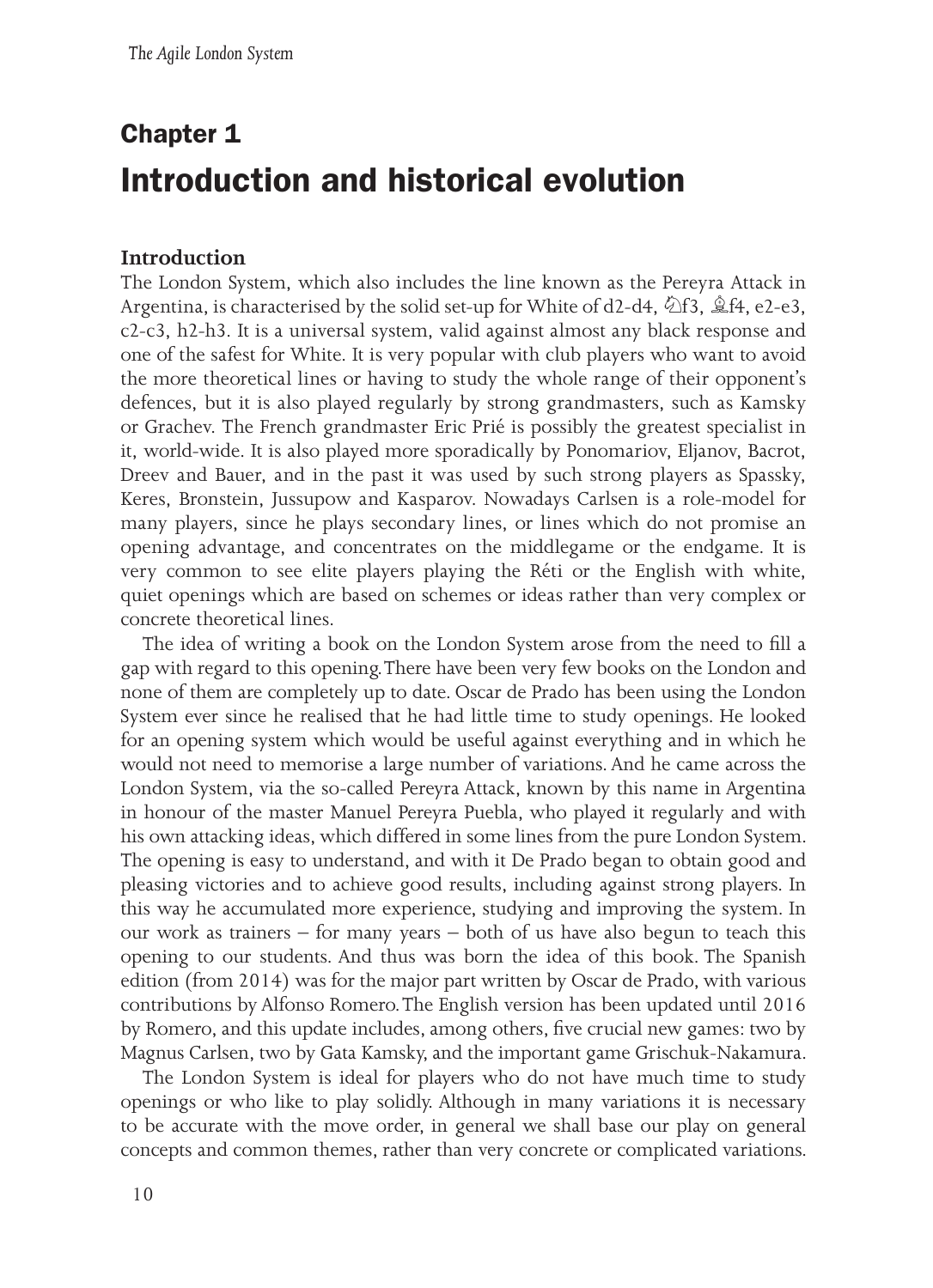With this opening it is very difficult to end up in a bad position with white or to be surprised at an early stage; the aim is not to gain an advantage right from the first moves, but to play a quiet set-up and to choose the path to follow according to the opponent's response. In many variations the position opens up and White wins many games with strong attacks on the enemy king; the fact that it is a solid system does not mean that we renounce the attack or the initiative. Rather it is that sometimes we shall play positionally and at other times aggressively. The advantage over his opponent that someone who plays the London on a regular basis will have is greater experience in the majority of the positions reached; this confers an advantage from the start, because frequently opponents do not come up with the best plans, owing to their lack of experience with these positions. In addition, the belief that this is a harmless or drawish opening leads opponents to be too nonchalant and to prepare inadequately against it. The London System is going to be valid for us against almost all our opponents' possible responses, but we have to know a little more, because at times we shall play positions from the Queen's Gambit, the Slav or the Caro-Kann. The c-pawn usually goes to c3 but in some lines it goes to c4. The same thing applies to the move h2-h3; you have to know the right moment to play it. As a rule the bishop on f4 is a good piece and we must not allow its exchange, while the other bishop goes to e2 or d3, depending on the defence chosen by our opponent. We shall be looking at all these subtleties as we go through the book.

#### **The Evolution of the System**

The London System was first played in the nineteenth century. The first recorded game was Labourdonnais-McDonnell, London 1834, a game which began with the moves 1.d4 d5 2.♗f4 c5 3.e3 ♘c6 4.♘f3 ♗g4 5.♗e2 ♗xf3 6.♗xf3 e6 7.c4, and despite the fact that it ended in defeat, White gained a slightly better position. Then came several more games, such as Zukertort-Munk, Berlin 1869. The first player to begin to play it regularly was the Irish master Mason, who first played it in 1880 in Wiesbaden, and a year later it was also played by the English master Blackburne, who had already been using it as an attacking line since he took up the game. It gained a certain amount of renown in the New York tournament in 1889. Let us now look at two of the earliest London System games, played by Mason and Blackburne.

#### **Game 1**

#### James Mason Alexander Wittek

Vienna 1882 (18) ...d7-d5 with an early ...e7-e6

#### **1.d4 d5 2.♗f4**

At that time it was very common to play 1...d5 with black. In fact it was the usual reply to 1.d4.

The move ♗f4 was played quite frequently in those days, but after e2-e3

White nearly always followed up with c2-c4, transposing to positions from the Queen's Gambit.

#### **2...e6 3.e3 ♘f6 4.♘f3 ♗e7 5.♗d3 b6 6.♘bd2 ♗b7 7.♘e5**

A very interesting idea and one which is still topical today: White delays castling in favour of planting his knight on the strong square e5, in preparation for an attack on the black king.

**7...a6 8.c3 ♘bd7 9.0-0 0-0 10.♕f3**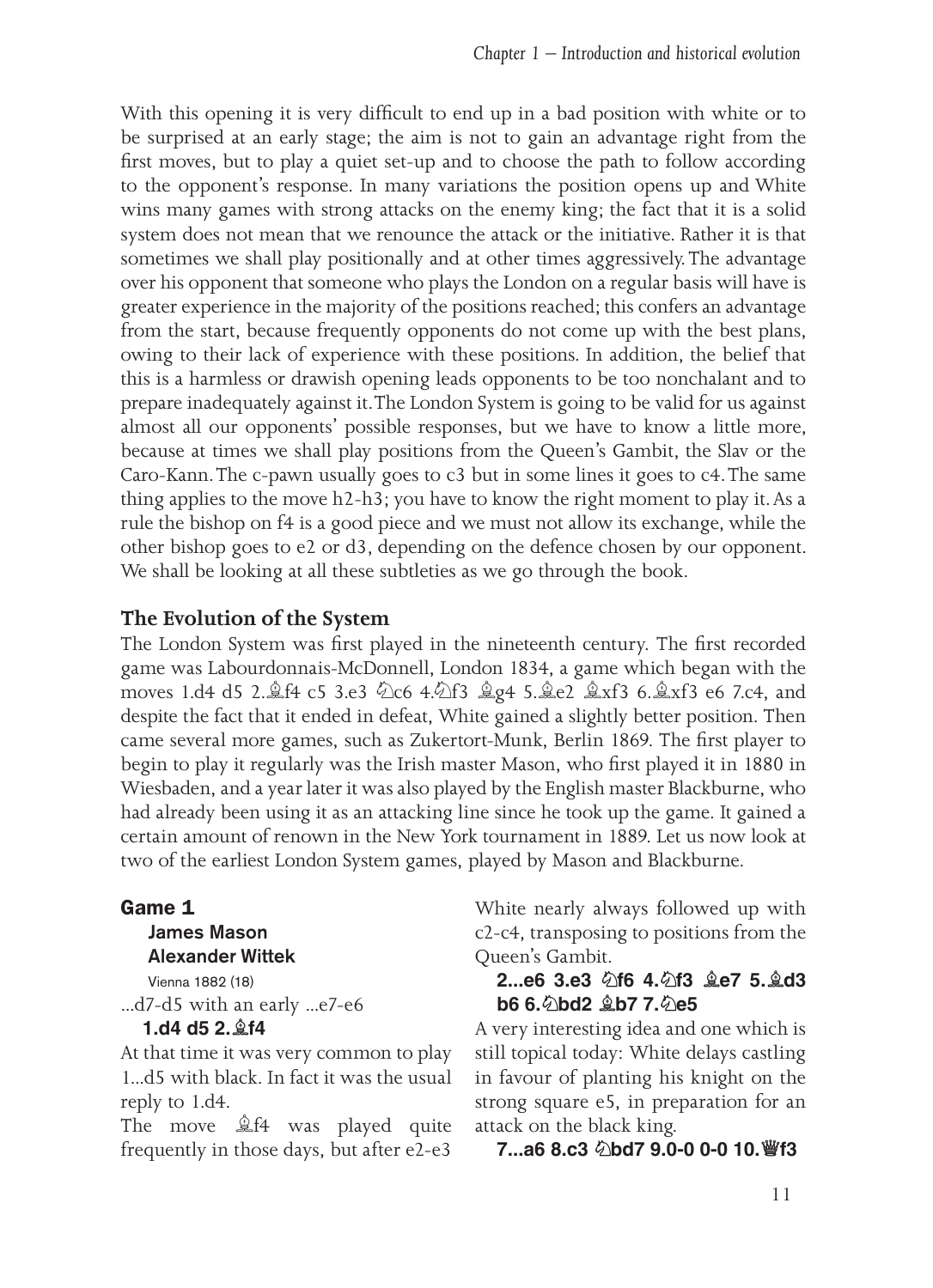

Another plan which is still relevant today is the transfer of the queen to the kingside via f3-h3, to attack the black king and at the same time prevent  $\bigcirc$ e4.

#### **10...♖e8 11.♕h3 ♘f8**

A typical defensive manoeuvre: the knight defends h7 and can go to g6, blocking the diagonal b1-h7 against the white bishop, without weakening the kingside pawns.

**12.♘df3 ♘e4 13.♕h5 ♘g6 14.♖ad1** There was an interesting sacrifice here with 14.♘xf7!? ♔xf7 15.♘e5+ ♔g8 16.♘xg6 hxg6 17.♕xg6 ♗d6 18.f3 ♕f6! (18...♘f6 19.♗g5 with compensation) 19.♕h5 ♗xf4 20.exf4 ♘d6 21.♗g6 ♘f7 22.g3 ♔f8 and White has some compensation, with two pawns for the piece.

**14...♖f8 15.♘d2 ♕e8 16.f3 ♘xd2**  $16 \ldots \hat{9}$  f6 is better.

#### **17.♖xd2 f5 18.♕h3**

Or 18.♘xg6 hxg6 (18...♕xg6 19.♕xg6 hxg6 20. $\&xc7\pm$ ) 19. In with a slight advantage to White.

**18...♗d6 19.♘xg6 hxg6** Again 19...  $\mathscr{W}$ xg6 = is better.

#### **20.♗xd6 cxd6**

The white position is advantageous; he has the better bishop and the superior pawn structure and he can break with g2-g4, followed by ♖g2, and attack Black's castled position.



#### **21.f4**

This is not best, since he might want to break with e3-e4 but now he will be unable to support it with the pawn on f3. It was better to play 21.g4, or 21.♔h1 **空f7 22.g4 Ⅲh8 23. 曾g3±.** 

#### **21...♔f7 22.g4 ♖h8 23.♕g3 ♕e7 24.♖g2 ♕f6 25.♔h1**

It was better to move the king towards the centre with 25.♔f2.

#### **25...♖h7 26.g5**

Closing the position is not White's best course of action; the position remains slightly better for Black. It was appropriate to return with 26.♔g1, planning to play ♔f2, where the king would be safer.

#### **26...♕e7 27.h4 ♔e8**

Black himself takes the opportunity to send his king to the other wing.

**28.♖h2 ♔d7 29.♗e2 ♖ah8 30.♔g2** White realises his mistake and rectifies it by removing his king from the h-file. **30...♗c6 31.♖fh1**

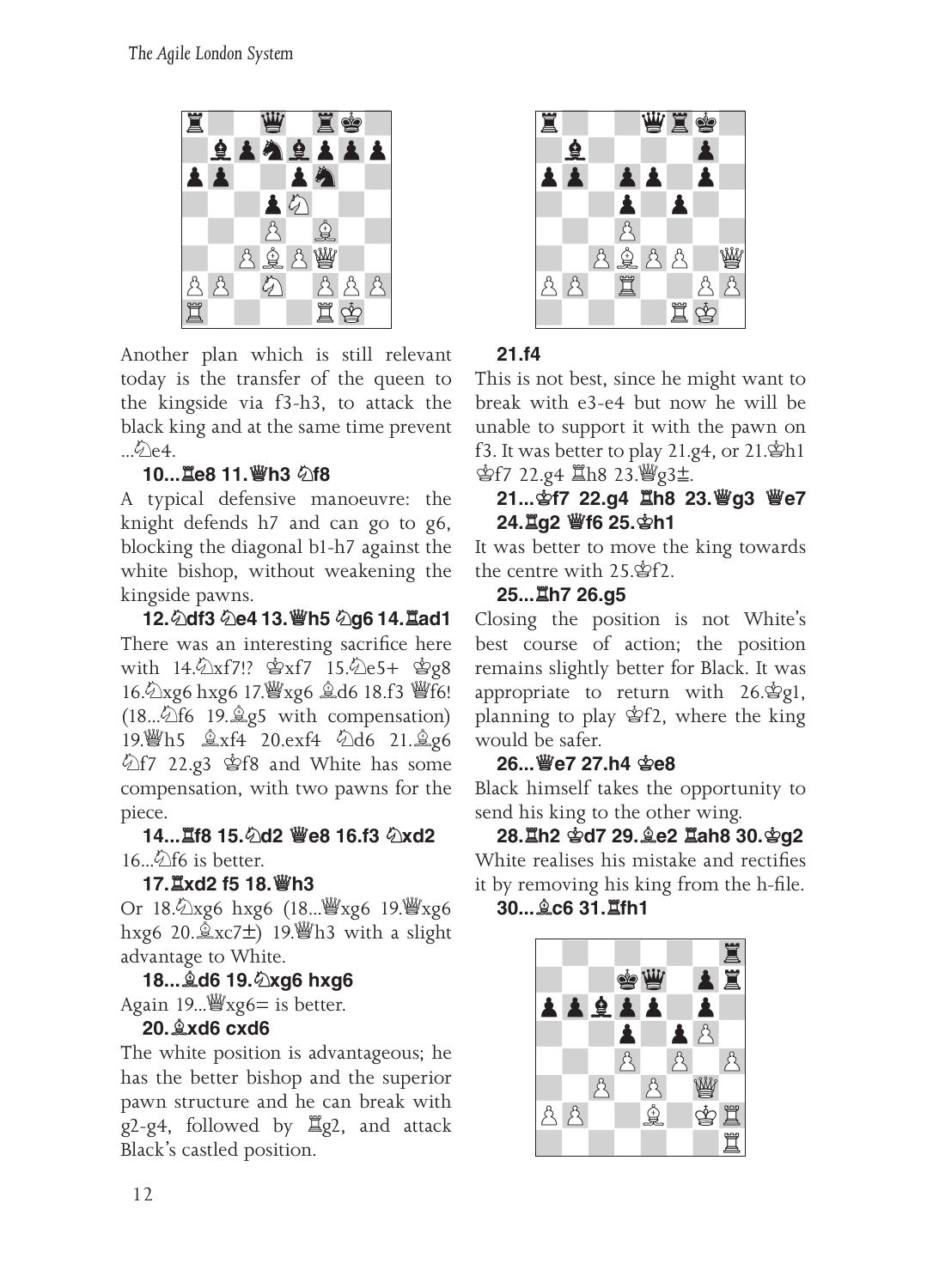White now has everything ready to play h4-h5 at an opportune moment.

#### **31...♔c7 32.♕f2**

The pawn break leads to equality after 32.h5 gxh5 33.♖xh5 ♖xh5 34.♖xh5 ♖xh5 35.♗xh5 ♗e8=.

#### **32...♕d7 33.♗f3 ♕c8 34.♔g3 ♗e8 35.♕e2 ♔d8 36.♖c1 ♗c6?!**

It was necessary to play 38...b5. Now White rightly switches to the other flank. Once again we should remind ourselves of the importance of playing on both wings, in order to create weaknesses. In this case the black rooks are a long way from the queenside.

#### **37.c4! ♗b7**

 $37.\text{d}xc4$  loses to  $38.\text{L}xc6$   $\overset{\text{w}}{=}xcc6$ 39.♕xc4 ♕xc4 40.♖xc4 ♔d7 41.♖hc2.

#### **38.♕g2?!**

38.♖c3! would have given White a decisive advantage.

#### **38...♔d7 39.♖c3 ♕a8 40.♖h1!**

The other rook now heads for the queenside.

#### **40...♖b8?**

It was necessary to play 40...♖c8 41.♖hc1 ♖hh8 42.a4, but White retains the advantage.

#### **41.cxd5 ♗xd5 42.♖hc1**

The invasion of the rooks on the seventh rank is decisive. Notice the black rook, out of play on h7.

#### **42...♔e8 43.♗xd5 exd5**

If 43...♕xd5 44.♕c2 wins.

#### **44.♖c6 1-0**

What I like best about this game is how White used the plan of transferring the queen to the kingside, which is typical nowadays. I also like how White switched his attack to the other wing when he saw that the h4-h5 break would bring him no advantage and realised that the black rooks could not arrive in time.

#### **Game 2**

...d7-d5 with an early ...e7-e6

Joseph Blackburne

Max Harmonist

Breslau 1889 (7)

**1.♘f3 d5 2.d4 ♘f6 3.♗f4 e6 4.e3**



Here we have the standard formation of the London System.

#### **4...♗e7 5.♗d3 0-0 6.♘bd2 b6 7.♘e5**

Blackburne copies Mason's idea and improves it. He delays castling and launches an attack by occupying the e5-square, one of the key squares for the white knight.

#### **7...♗b7 8.♕f3!**

With this move White prevents the enemy knight from jumping to e4 and brings his queen into the attack against the black king. We saw how Mason castled early, but Blackburne has another idea in mind and will play without castling for a good part of the game.

#### **8...c5 9.c3 ♘bd7 10.♕h3**

This position could have easily arisen today. White is now taking aim at h7 with ideas such as  $g2-g4-g5$  or  $\triangle f3-g5$ . The white king can castle queenside or stay in the centre.

#### **10...♖e8**

Other options are 10...g6 and 10...h6. 11. hdf3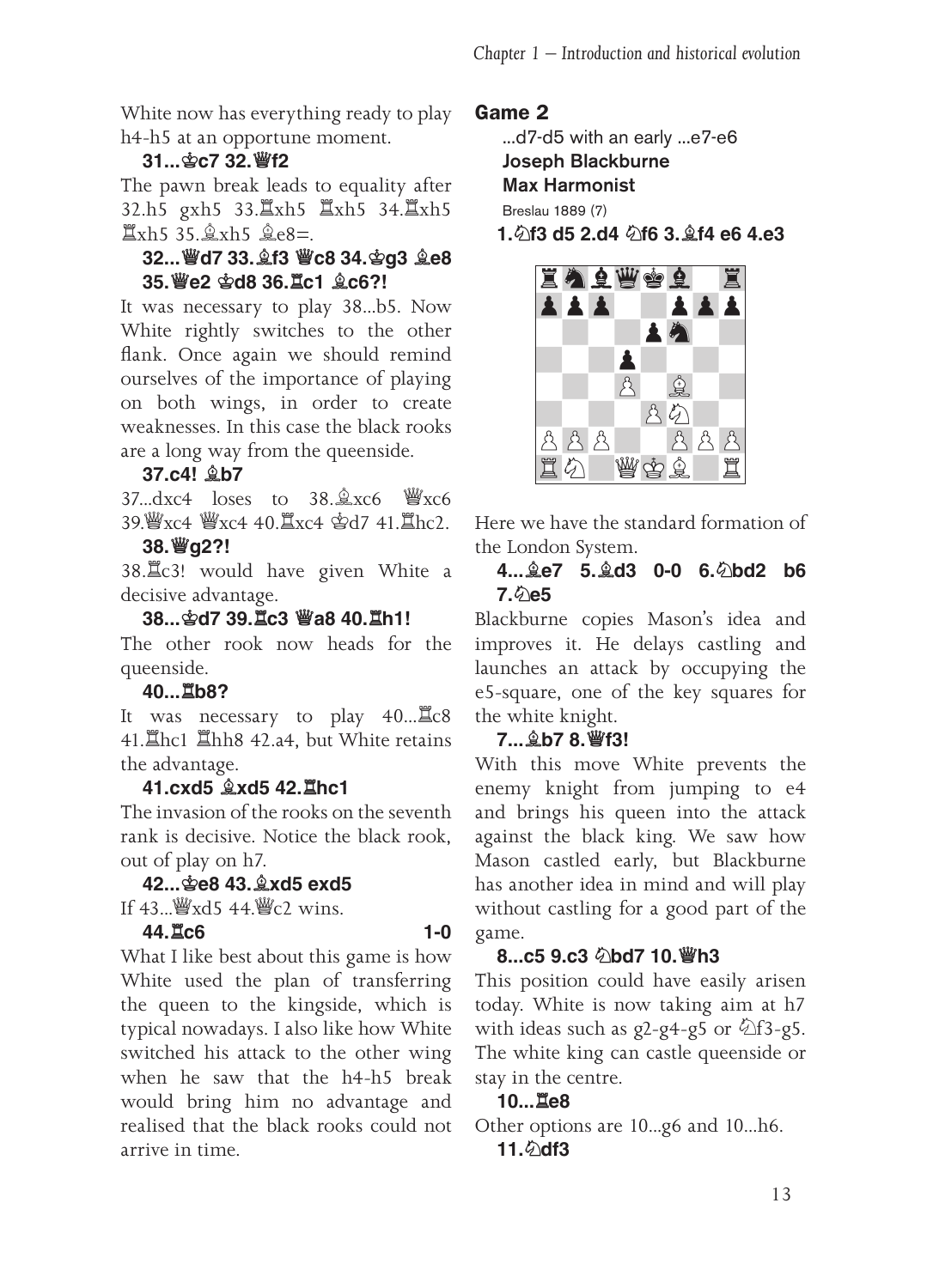

With the threat of 12. $\triangle$ xf7, followed by 13. 2g5+. Black should have exchanged on e5 now.

#### **11...♘e4?! 12.♘xd7! ♕xd7 13.♘e5 ♕d8 14.f3 ♘f6 15.♘g4**

Or 15.g4 g6 16.♗b5, with clear advantage to White.

#### **15...g6**

On 15...h6?, 16.<sup> $x$ </sup>xh6 is stronger than 16.♗xh6, and White wins.

#### **16.♗b5**

It was better to play 16. h6+ 宫g7 17.♗e5, with a clear advantage.

#### **16...♘d7?**

16...♖f8! was better, since after 17.♗h6 (17.0-0) 17...♘xg4! 18.fxg4 (18.♕xg4 f5 19.♕h3 ♖f7 with equality) 18...♗h4+ 19.g3 (19.♔d1) 19...♗g5 20.♗xf8 ♕xf8 Black has excellent compensation.

#### **17.♘h6+ ♔g7**



#### **18.♘xf7!**

A thematic sacrifice which leaves White with a decisive advantage.

#### **18...♗h4+**

If 18...♔xf7 then 19.♕xh7+ ♔f6 20.g4 with mate in four moves.

#### **19.♗g3 ♔xf7**

Or 19...♗xg3+ 20.hxg3 ♔xf7 21.♕xh7+ ♔f6 22.♖h4, and White wins.

#### **20.♗xh4**

20.♕xh4! was quicker.

**20...♕c8 21.♗g3 ♔g8 22.0-0 a6 23.♗d3**

The game is decided; White has an extra pawn, the bishop pair and an attack on the black king.

**23...e5 24.♖ae1 ♕c6 25.e4 cxd4 26.exd5 ♕c8 27.cxd4 ♗xd5 28.dxe5 ♕c5+ 29.♗f2 ♕e7 30.f4 ♗xa2 31.♗h4 ♕g7 32.♗c2 ♖ac8 33.♗b3+ ♗xb3 34.♕xb3+ ♔h8 35.♖d1 h6 36.♕h3 ♖c7 37.♖d6 ♔h7 38.♖fd1 ♘f8 39.♗f6 ♕f7 40.♖6d3 ♕e6 41.g4 b5**



#### **42.♕xh6+! 1-0**

It's mate next move. A good start, with an attractive attacking game.

At the beginning of the twentieth century most of the strong players of the time played this opening: Tartakower, Rubinstein, Nimzowitsch, Marshall, Maroczy, Janowsky, Schlechter, Sämisch, Tarrasch and even Capablanca, who played it for the first time against Tipal in London. But it was in the strong London tournament of 1922 that it became important, since it was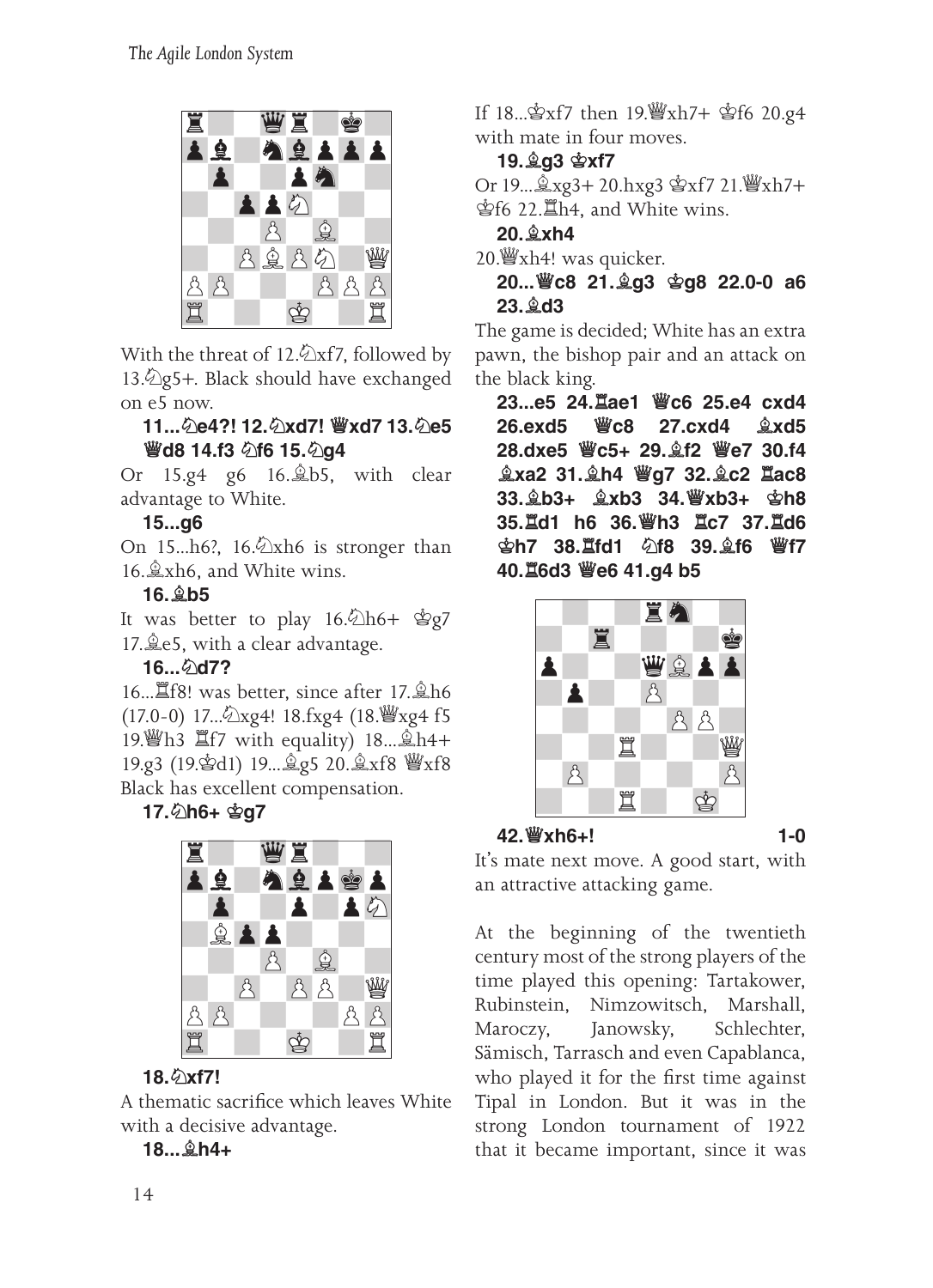used by several players, such as Watson, Rubinstein, Alekhine and Capablanca, and it became known as the London System, the name by which it is still known today.

#### **Game 3**

...d7-d5 without an early ...e7-e6

José Raul Capablanca

Otto Tipal

London 1911

#### **1.d4 d5 2.♗f4 c5 3.e3 ♘c6 4.♘f3 ♘f6 5.♘bd2 ♗g4**

In view of previous games in which White played ♘e5 and this bishop remained passive, Black develops it quickly.

#### **6.c3 e6 7.h3**

A good move, forcing the black bishop to commit itself and at the same time opening an escape route for White's own bishop on f4.

#### **7...♗h5 8.♕b3**

The usual plan for White (which remains applicable today) when Black's bishop is not on c8 is to put pressure on the b7-pawn. Black can do likewise with ... \$66, attacking b2.

#### **8...♕b6 9.♘e5**

9. st xb6 axb6 10. \$b5 was a good alternative, with a slight advantage to White.

#### **9...♘xe5 10.♗xe5**

Again it was good to play 10.♕xb6 axb6 11.dxe5 公d7 12. ab5±.

#### **10...♘d7?!**

It was better to play 10...c4 11.♕xb6 axb6 12.e4 b5 13.g4 ♗g6 14.♗xf6 gxf6 15.exd5 exd5 16.♗g2 0-0-0 with possibilities for both sides. White has the better structure, while Black has doubled pawns and a weakness on d5, but the bishop pair and the open character of the position provide more than sufficient compensation.

#### **11.♗b5 f6 12.♗h2 c4 13.♕a4**

The pin is unpleasant and the bishop on h5 plays a passive role.

#### **13...♖d8 14.b3!**



The typical break when Black plays ...c5-c4. This plan is still considered the correct one today.

#### **14...a6?!**

It was better to play 14...cxb3 15.♖b1!? (15.axb3 a6 16.♗d3⩱) 15...♗g6 16.♖b2 (16.♖xb3 ♗c2) 16...a6 17.♗e2 e5 18. xb3 響c7 19.0-0±

#### **15.♗xd7+ ♖xd7 16.bxc4 ♕b2?**

Here it was better to play 16...♗g6 17.e4 dxe4 18. Lb1 響c6 19. wxc6 bxc6 20. b8+ 宫f7 21. ①b3±.

### 17. lb1+- *Wxc3* 18.g4 b5 If 18... **go then** 19. <sup>[2</sup>xb7+-.

**19.cxb5 ♗g6**



#### **20.bxa6!**

An attractive finish; the white pawn will soon queen.

#### **20...♗xb1**

If 20...♗c2 then 21.a7 ♗xa4 22.a8♕+  $$$ f7 23 $\frac{W}{2}$ xa4+-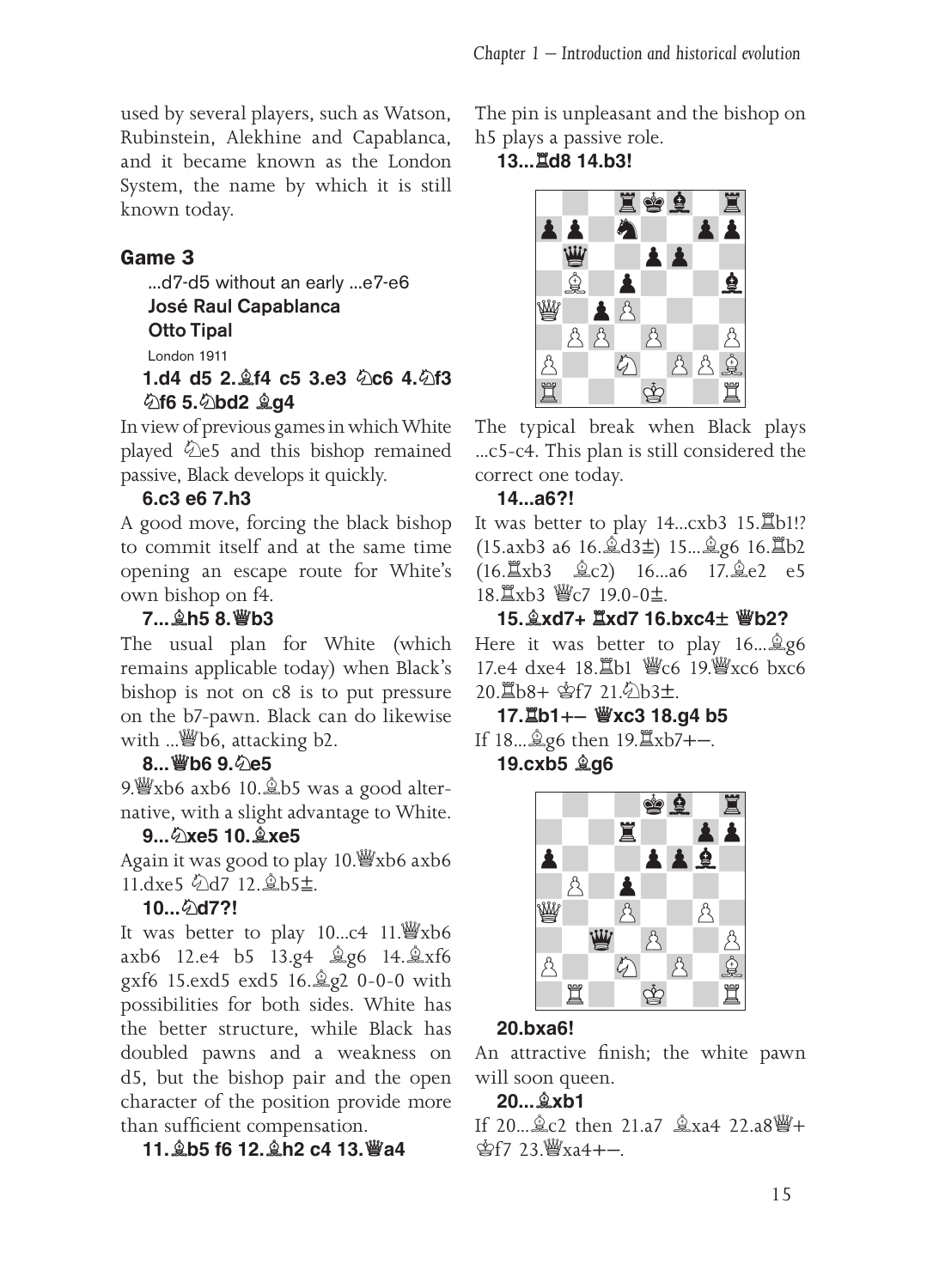## **Chapter 7 The London System versus the Slav**

### **1.d4 d5 2.♗f4 ♘f6 3.e3 ♗f5 4.c4**

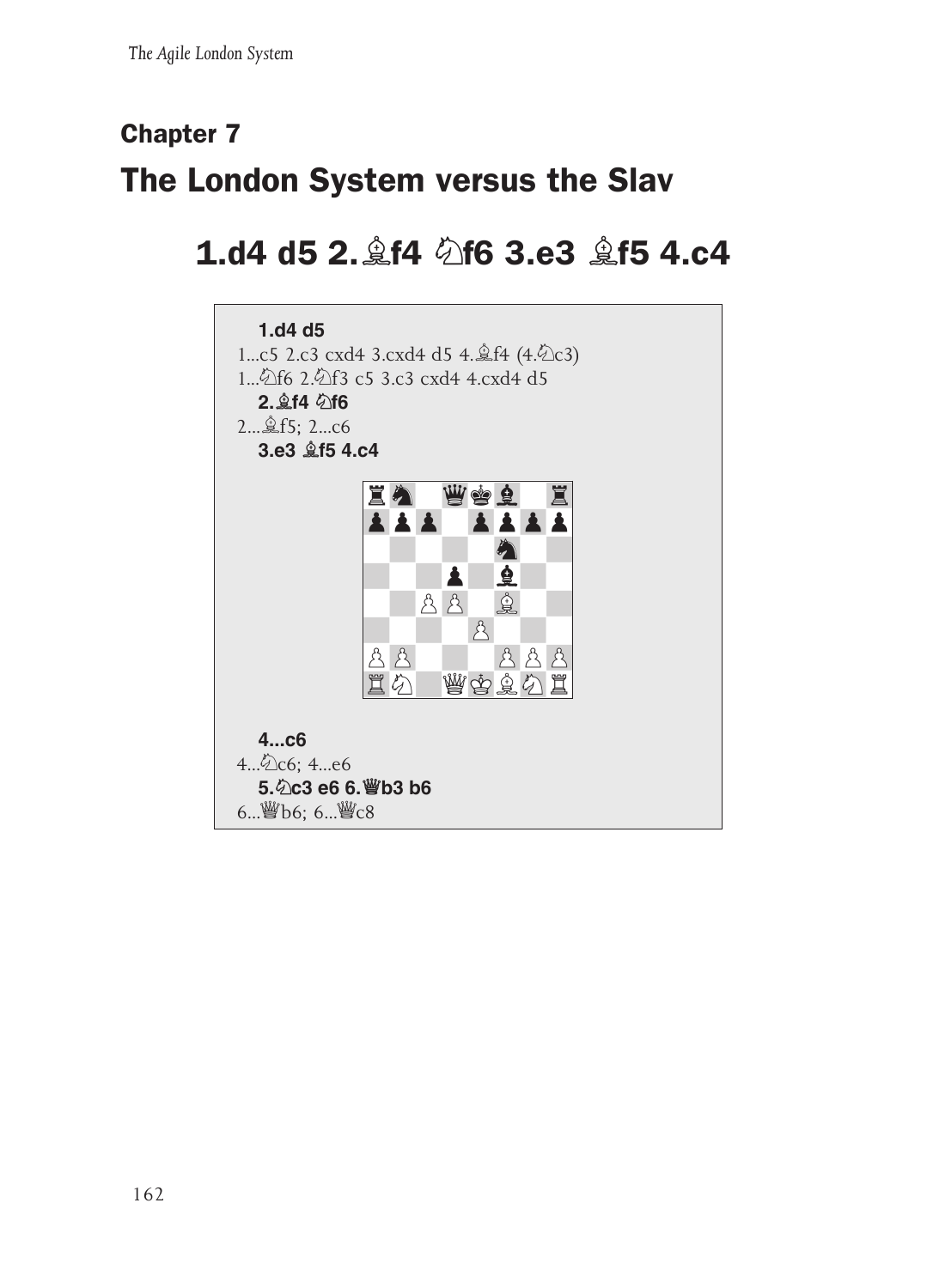In this chapter we shall see the London System in action against the Slav Defence set-up. We shall begin by looking at the Slav Exchange Variation, which can arise by transposition if Black plays an early ...c7-c5 and then exchanges quickly on d4. We therefore need to know how to play the white side of the Slav Exchange Variation, even though strictly speaking it does not form part of the London System.

Then we shall look at the symmetrical lines where Black plays ...d7-d5 and ...  $\hat{\mathbb{E}}$ f5 and also lines with ...c7-c6. In general, against the Slav White should aim for the plan of c2-c4, ♘c3 and ♕b3, putting pressure on the b7-pawn, in similar manner to the variations where Black plays ... *≝*b6, putting pressure on the b2pawn.

In the main line, Black has problems defending the b7-pawn. The variations with ...♕b6 lead to endgames which are favourable to White after White plays c4-c5 and the queens are exchanged. Playing ...b7-b6 weakens the queenside but ...♕c8 is not the best square for the black queen, just as  $\mathcal{W}_c1$  is not ideal for White.

We have included some other types of Slav with ...c7-c6 and ... *sigh*, which are also interesting.

#### **Game 38**

| Slav Exchange          |      |
|------------------------|------|
| Li Chao                | 2680 |
| <b>Mariya Muzychuk</b> | 2503 |
| Gibraltar 2014 (3)     |      |

**1.d4 d5 2.c4 c6 3.cxd5 cxd5 4.♗f4**



Here we have the Exchange Variation of the Slav Defence. It is a line that we need to learn as White, since we can end up in it via several different move orders, such as 1.d4 c5 2.c3 cxd4 3.cxd4 d5 4.♗f4, or 1.d4 ♘f6 2.♘f3 c5 3.c3 cxd4 4.cxd4 d5. It has a drawish reputation, but it has to be handled with care. It is a very comfortable option for White, who is usually able to gain some slight advantages with no risk of losing. The

main plan is to play on the c-file and the queenside. White also can play here  $4.\overline{\&}13$  or the most precise move order, which is 4.9 c3 9 f6 5.9 f3 9 c6 6. \$f4.

#### **4...♘c6**

Against this move order Black has the option of playing 4... @b6 5. @c3 @f6 (5...♕xb2? 6.♘xd5) 6.e3 (6.♖c1 ♘c6 7.e3 曾xb2 8. d3≌) 6...曾xb2 (6...<sup>2</sup>c6 7.♗d3 ♗g4 8.♘ge2⩱ Grischuk-Kamsky, Moscow 2013) 7.♗b5+ ♗d7 (7...♘c6 8. 2ge2≌) 8. 2xd7+ 2bxd7 9. 2ge2 with compensation, Morozevich-Mamedyarov, Tashkent 2012.

#### **5.e3**

If  $5.\&2c3$   $(5.\&2f3)$  then  $5...e5!$ ? is interesting: 6.dxe5 (6.♗xe5 ♘xe5 7.dxe5 d4 8.♘e4 ♕a5+ 9.♘d2 ♘e7 10. 行3 ①c6 = Varga-Grigoriants, Hungary 2011) 6...d4 7. he4 響a5+ (7...♗f5 8.♘d6+ ♗xd6 9.exd6 ♘f6 10. 行3 公h5 = Maisuradze-Lampert, Gibraltar 2014) 8. d2 公ge7 9. 公f3 ♘d5 10.g3 (10.♗g3 ♘e3 11.fxe3 dxe3⩲ Mikhailov-Volkov, Taganrog 2013) 10... h6 11.h4 = Stefanova-Ali, Skopje 2013.

#### **5...♘f6 6.♘c3**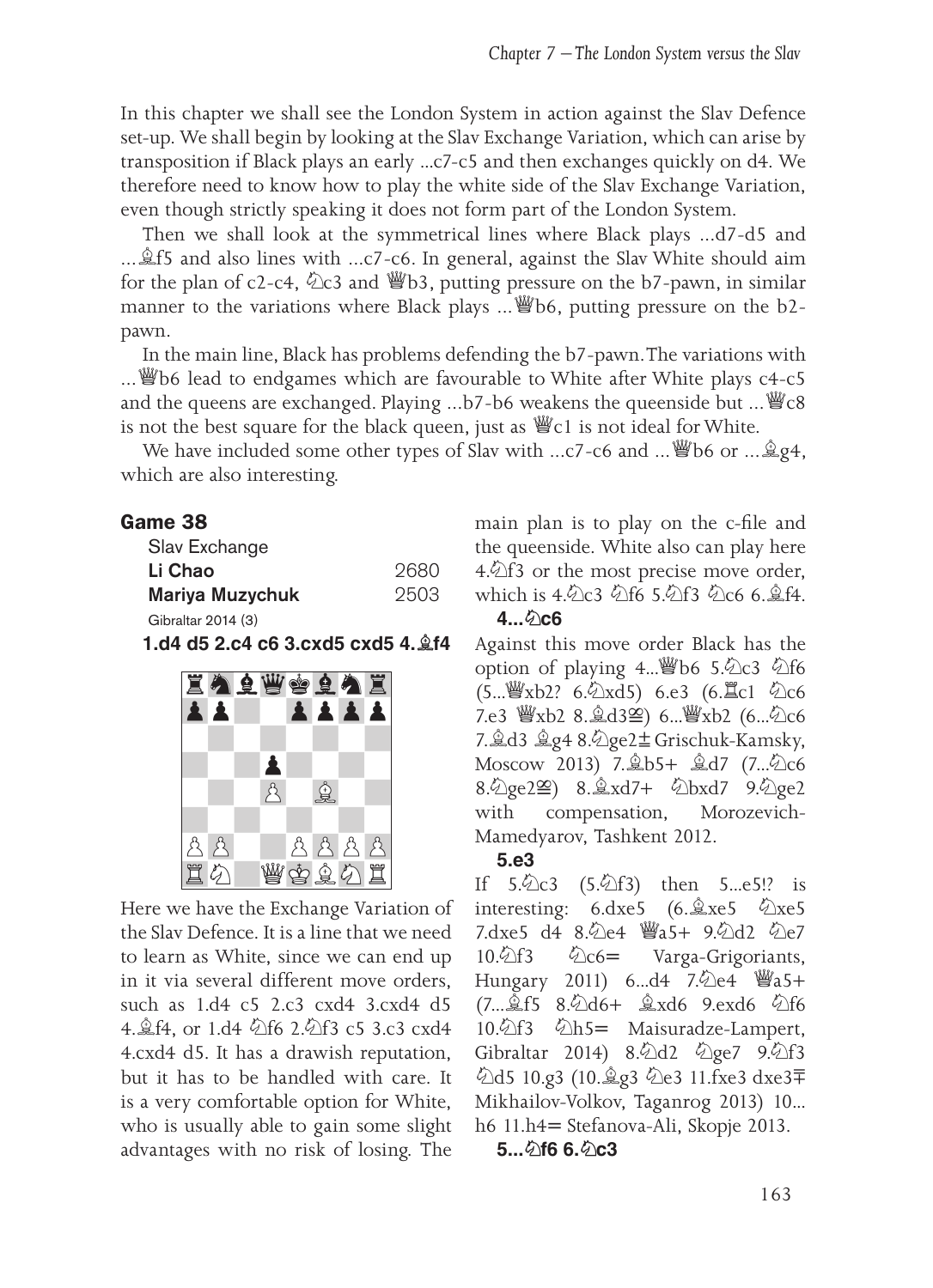

#### **6...♗g4**

The most popular continuation is 6... a6 7.♗d3! ♗g4 (7...g6 8.h3 ♗f5 9.♘f3 ♗xd3 10.♕xd3⩱ Kramnik-Aronian, Istanbul 2012) 8. ge2 e6 9.0-0 (9. 旦c1 **≜d6** 10.f3 *∗*h5 11.0-0 *±*<sub>g</sub>6 12.<sup>*b*</sup>a4 **≜xd3** 13. Указ ≜xf4 14.  $\angle$ xf4 $\pm$ Bruzon-Yakovenko, Poikovsky 2012) 9...♗e7 10.♖c1 ♗h5 (10...0-0 11.♘a4 ♖c8 12.f3⩱ Aronian-Nakamura, Sandnes 2013) 11. 9b3 (11. 2a4±) 11... 2a5 12. 彎a4+ 2c6 13. 2g3 = Wang Hao-Caruana, Tashkent 2012.

Another common sequence is 6...♗f5 7.♕b3 ♘a5 8.♕a4+ ♗d7, which transposes to the game.

#### **7.♕b3 ♘a5 8.♕a4+**

If 8.♗b5+ then 8...♗d7 9.♕c2 (9.♗xd7+ <sup>響</sup>xd7 10. ib5 = Hertneck-Kramnik, Germany Bundesliga 1993/94) 9...e6=.

#### **8...♗d7 9.♕c2**

The alternative is 9.♗b5 e6 and now:

B) 10.♗xd7+ ♘xd7 11.♘f3 a6 12.0-0 奠e7 13. fc1 (13. ac1 = Garcia-Dominguez, Las Tunas 2001; 13.♘d2  $\Xi$ c8= Fridman-Balogh, Munich 2013) 13...♘c6 14.♕b3 (14.♕d1 0-0 15. 2a4 耳c8 16.a3 = Grachev-Yilmaz, Kocaeli 2014: 14.h3 0-0 15. 4d1 2b6= Mirzoev-Solak, Denizli 2013) 14...♕b6 15. 当d1 0-0 16. 2a4 当a5 17.a3± Kosic-Mihok, Budapest 2011;

B) 10. Lc1 Lc8 11. hf3 Lc4!? (11...a6 12.  $\&$ xd7 + 公xd7 13.0-0=) 12. 彎d1?!

 $(12. \& \text{xd7} + \& \text{xd7}$  13.  $\text{w}$ <sup>c</sup><sub>2</sub>=) 12...  $\& \text{xb5}$ 13.♘xb5 ♗b4+ 14.♔e2 ♖xc1 (14...0-0 15.♕a4 ♗c3 16.♕a3 ♗b4 17.♕a4 ½-½ Wen Yang-Ni Hua, Danzhou 2013)<br>15. *k*ysel 0-0= Romanov-Elianov Romanov-Elianov, Legnica 2013.

#### **9...♖c8**

Here 9...e6 is slightly better, as played in several games in the 2014 Gibraltar tournament: 10. d3 鱼e7 (10...公h5 11.♗e5 ♘c6 12.♕e2 ♘xe5 13.dxe5 g6 14.  $\textcircled{1}$  f 3  $\textcircled{1}$  b 4 15.0-0 = Vitiugov-Dreev, Gibraltar 2014) 11.h3 耳c8 12.公f3 公c4  $(12...b5 \quad 13.a3 \quad 0-0 \quad 14.0-0 = \text{Li} \quad \text{Chao}$ Rodshtein, Gibraltar 2014) 13.0-0 0-0 14.♘e5 ♗c6 15.♖ac1 b5⩱ Smirnov-Belous, Taganrog 2014, or 15...♘d6 16.♕b3⩱ Svidler-Le Quang Liem, Tromsø 2013.

#### **10.♗d3 e6 11.♘f3 b5**

Making use of the pin on the white queen, Black threatens ...b5-b4 and consolidates his grip on c4. Another option is 11...♗b4 12.0-0 0-0 13.♘e5⩱ Nisipeanu-Zhao Zong, Canberra 2014.



#### **12.♕e2**

The best move for White is considered to be 12.a3, and now:

B)  $12...\hat{2}e7$   $13.0-0$   $0-0$   $14.\hat{2}e5$  $(14.\mathbb{Z}\text{fc1})$   $14...\mathbb{Z}\text{e8}$  Ju Wenjun-A. Muzychuk, Beijing 2013;

B) 12...♘c4 13.0-0 ♗e7 and now:

B1) 14. 仑e5 公h5 (14...0-0 15. 曾e2± Yakovenko-Sjugirov, Yerevan 2014)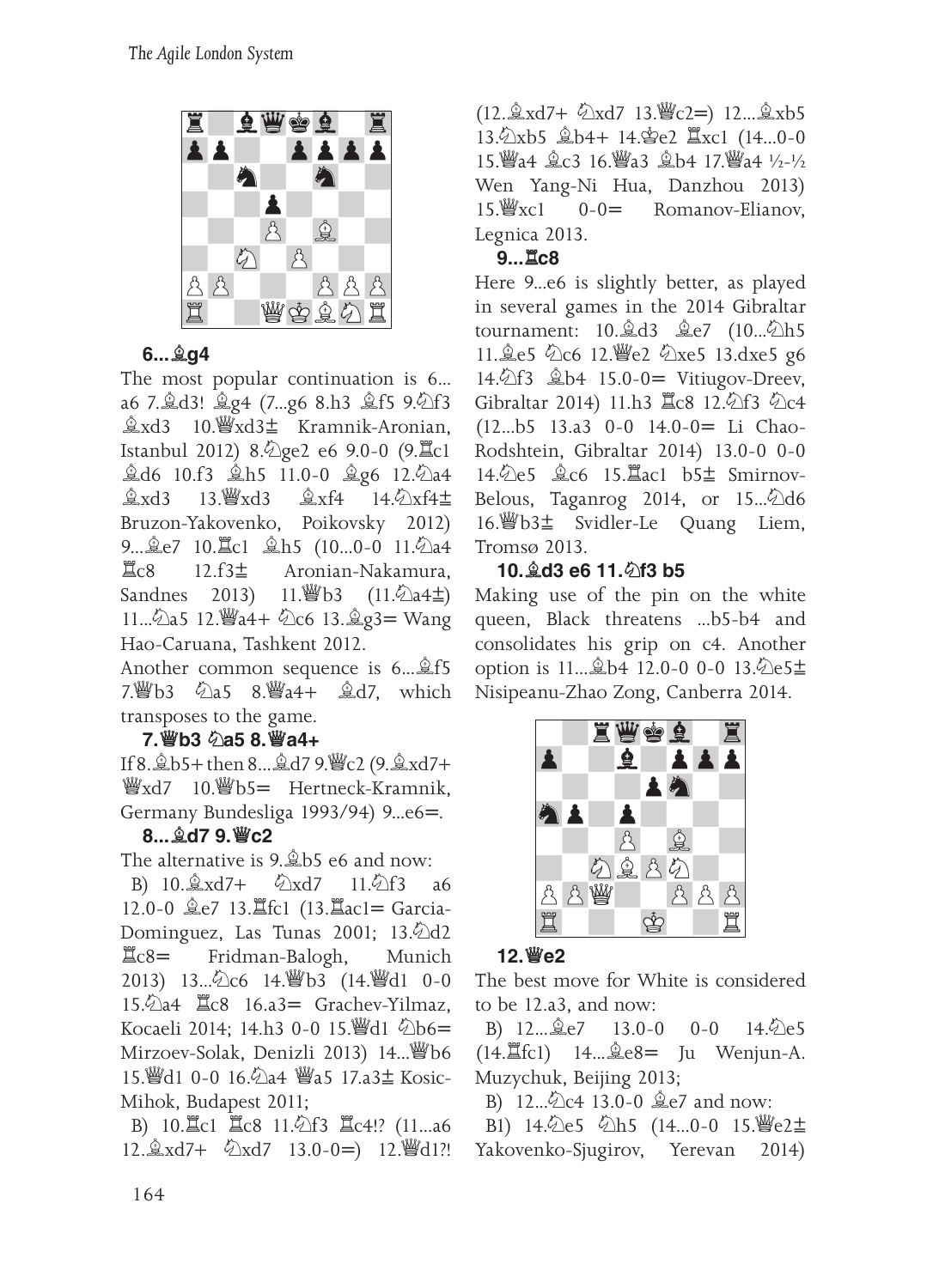15.♘xd7 ♕xd7 16.♗g3 (16.♗e5⩱) 16...<sup> $\angle$ </sup>xg3 17.hxg3 g6= Palac-Svetushkin, Porto Carras 2011;

B2) 14.h3 a5 15. 曾e2 公xa3 (15...0-0) 16. Oxb5 9xb5 17. \$xb5 ± LSokolov-Giri, Boxtel 2011.

#### **12...a6**

White is better after 12...∕ 2c4 13.0-0 ♗e7 14.♖ac1 (14.b3⩱) 14...a6 15.b3 ♘a5 16.♘e5⩱ Naiditsch-Dubov, Wijk aan Zee 2013.

Best is 12...b4 13. Dd1 *₩b6* (13... Dc4 14.b3 4a3=) 14.4e5 kosic-Pajkovic, Cetinje 2009.

#### **13.0-0 ♗e7 14.♘e5 0-0**

Or 14...♕b6 15.♗g5 (15.♖ac1⩱)15...h6 16.♗xf6 ♗xf6⩱ Soors-Cabrera, Fermo 2009.

#### **15.♖fc1 ♗e8 16.♖c2**



White has emerged from the opening with a slight advantage: he is ready to double rooks on the c-file, has a strong knight on e5, and the bishop on d3 it is better than its counterpart on e8. Black is trying to gain a grip on the c4-square, but his pieces are rather passive.

#### **16...♘d7**

Another option was 16... 2c4 17. Eacl ♘d7 18.♘f3⩱.

#### **17.♘f3**

White avoids piece exchanges. If 17. xd7 then 17... 2xd7 18. Lac1 2c4 19. b1 響a5 20.b3 公d6 21. lc5 h6= (21...公b7 22. 金c7±; 21...公e4 22. 金c7±).

#### **17...♘b6 18.♖ac1 ♘ac4?!**

It is better to play 18... 2c6 19.a3.

#### **19.e4**

White decides to open the centre. However, it was better to play  $19.②b1! \pm$ , with the idea of b2-b3, driving back the black knight, with a slight advantage to White.

#### **19...dxe4 20.♕xe4**

It seems better to recapture with the knight: 20.♘xe4! ♘d5 21.♗d2⩱.

#### **20...g6 21.♗h6**

It is better to play 21.♕e2 ♗c6 22.♘e4 ♘d5 23.♗h6⩱.

#### **21...♗c6 22.♕e2 ♗xf3**

Or 22...♖e8 23.♗e4 ♘d6 24.♗xc6 ♖xc6 25.♘e5 ♖c8 26.♘e4 ♖xc2 27. Yac2 のd5=

**23.♕xf3 ♖e8 24.♗e4**



#### **24...♕xd4 25.♗b7 ♖cd8?**

This allows White a clear advantage. It was necessary to exert some control over the b5-square with 25...♖c5, e.g. 26.♗xa6 b4 27.♘e4 (if White plays  $27.$  $\&$ b5?, as in the note to move 27, then Black has the edge after 27...♕d7) 27... ② e5 28. 瞥e3 (28. ④ f6+ 孛 h8=) 28...♕xe3 29.♗xe3 ♖xc2 30.♖xc2  $\mathbb{Z}$ <sub>a8=</sub>

#### **26.♗xa6 b4 27.♘e4**

Even better was 27.♘b5 ♕d7 28.h4 **盒f8 29. g5 盒e7 30.b3±.** 

**27...♘e5 28.♕e2 ♘d3 29.♖f1**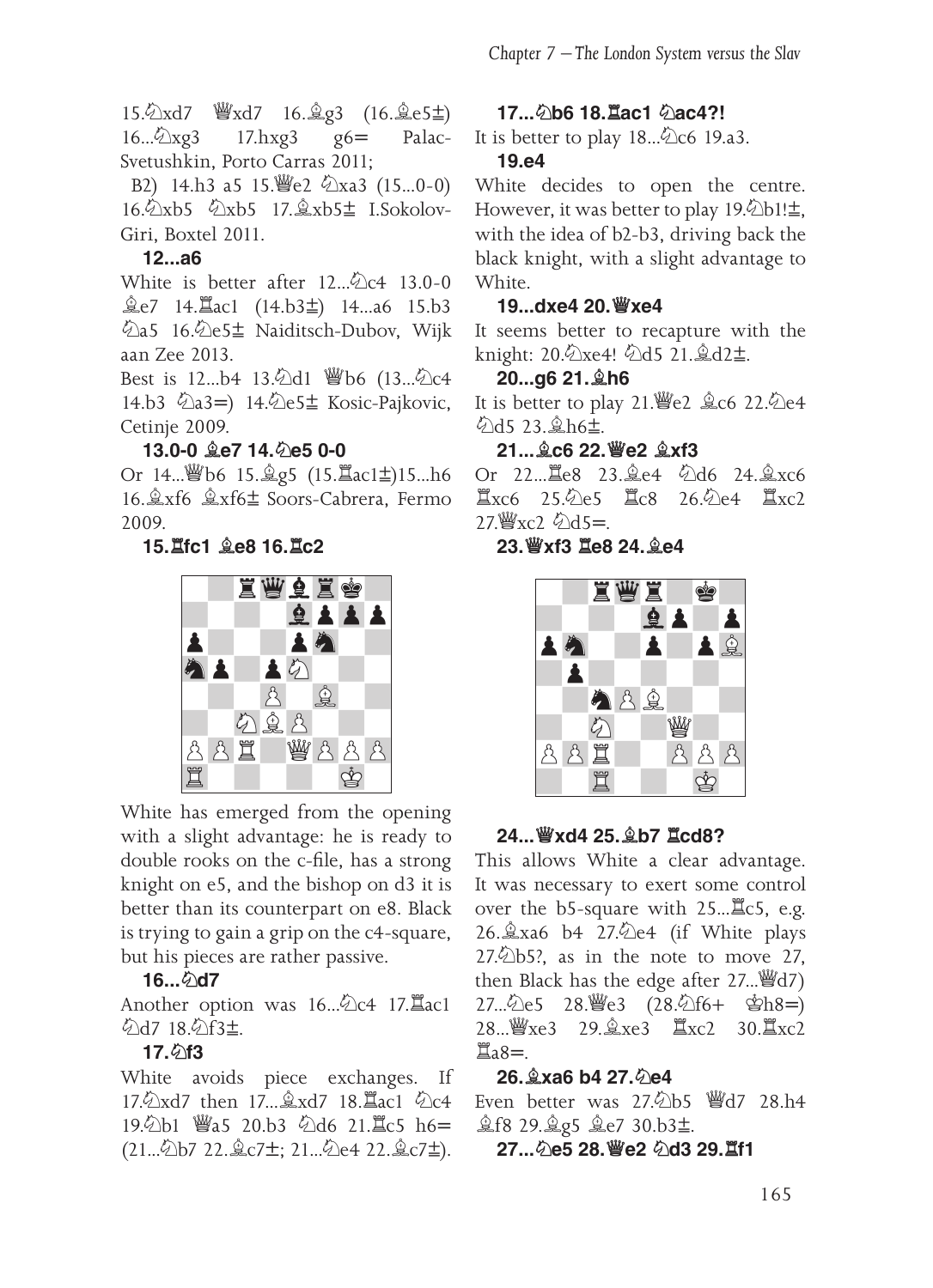Here it was better to play 29. $\mathbb{Z}$ a1 $\pm$ , indirectly defending the bishop on a6 as well as the pawn on a2.

#### **29...f5?**



A clear mistake, weakening Black's king and leaving Black in a lost position. The best try was 29...b3!? 30.axb3 2b4 31.♖d2 ♕e5 32.♗b5, although White maintains a slight advantage.

**30.♘g3 f4**

If 30...♘c5 then 31.♗b5 ♘bd7 32.♖d1 ♕f6 33.h3 g5 34.♗xg5 ♕xg5 35.♗xd7  $\sqrt{2}xd7$  36.  $\sqrt[3]{x}e6 + + -$ 

| 31. ≝്xe6+ േ്മh8 32. ⊘e2 |  |  | 營f6 |
|--------------------------|--|--|-----|
|                          |  |  |     |
| 35. gxd3 Ixd3 36. 2xf4   |  |  |     |

And, faced with the loss of a piece, Black resigned.

#### **SUMMARY**

We have seen that from the Benoni or after 1... <sup>①</sup>f6 Black can transpose to the Exchange Variation of the Slav Defence. It is a line which a London System player needs to know and which can be reached by transposition. The Exchange Variation is a very solid line, and although it has a drawish reputation, it is played quite often. Black often relaxes in this type of variation, thinking that any move will do to make a draw, but this is not the

case – Black needs to play carefully. White's plan is based on doubling rooks on the c-file and playing on the queenside or in the centre. In this game Black chose a fashionable line with ...♗g4. White emerged slightly better from the opening and was first to double rooks on the c-file. Black had the c4-square under control, which is important, but after breaking in the centre with e3-e4 White gained the better game and his advantage became decisive after Black blundered with 29...f5.

#### **Game 39**

| Slav Exchange           |      |
|-------------------------|------|
| <b>Arkady Naiditsch</b> | 9719 |
| <b>Sergey Movsesian</b> | 2705 |
| Croatia tt 2012 (6)     |      |

**1.d4 d5 2.c4 c6 3.♘c3 ♘f6 4.cxd5 cxd5 5.♗f4 ♘c6 6.e3 a6 7.♗d3 e6**

In this game we shall look at the line with ...e7-e6. In the London System generally, I much prefer White in the variations where Black leaves his queen's bishop shut in with ...d7-d5 and ...e7-e6, and this position is no exception. The bishop on d3 is always aimed towards h7. White has options of mounting an attack with  $\&e5$ , f2-f4 and g2-g4-g5, followed by bringing the queen to the kingside. In the next game we shall look at lines with ...♗f5.

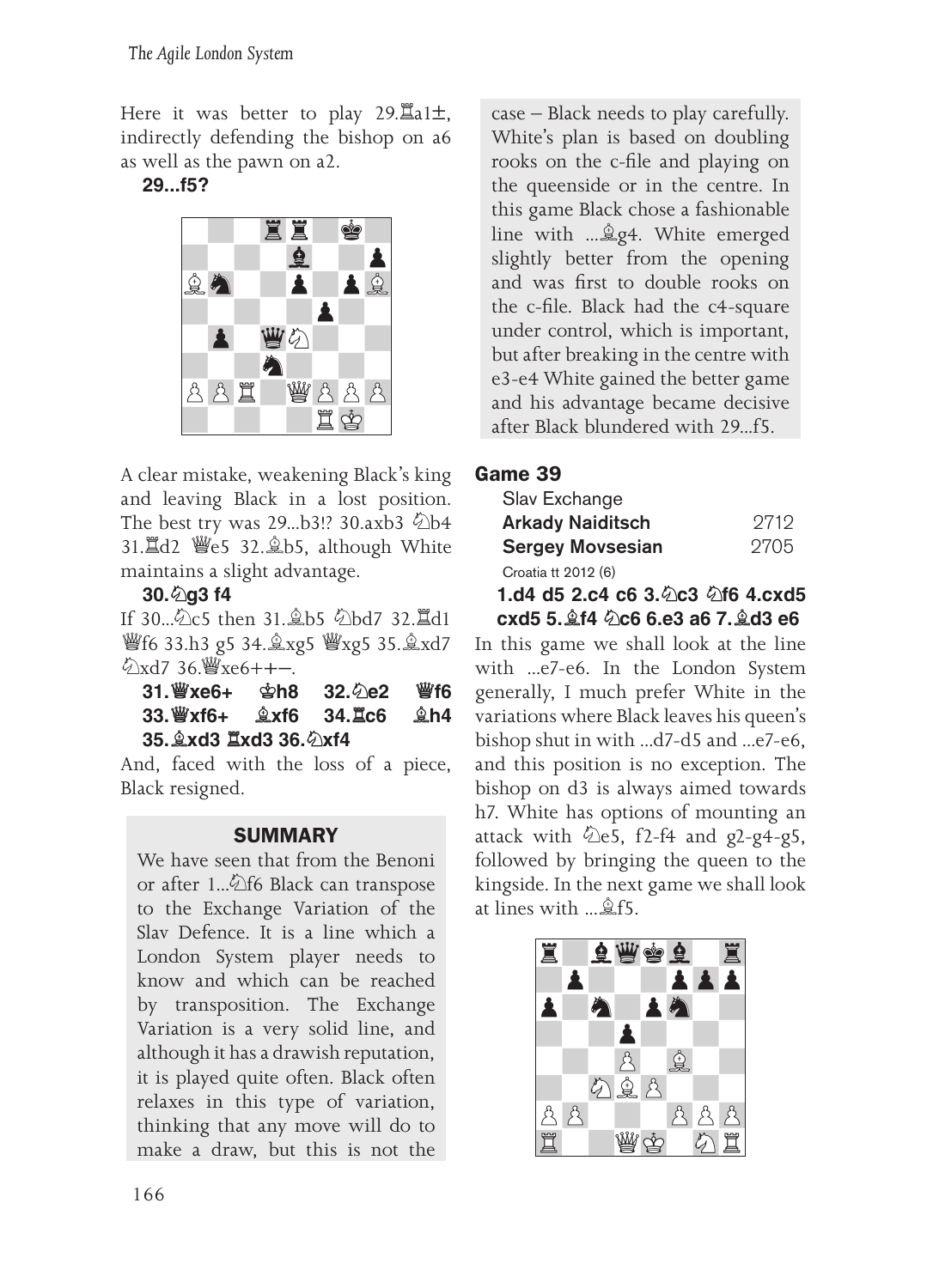### **Index of main variations**

This index is a general guide to the main variations, using the most common move orders, but there are many different ways to arrive at the same position by transposition. We recommend looking in the chapter that you are interested in and then searching within each game to find a particular move, or concrete move order. In the games, the main and best variations for both sides are presented.



 $5.\n\phi$  h5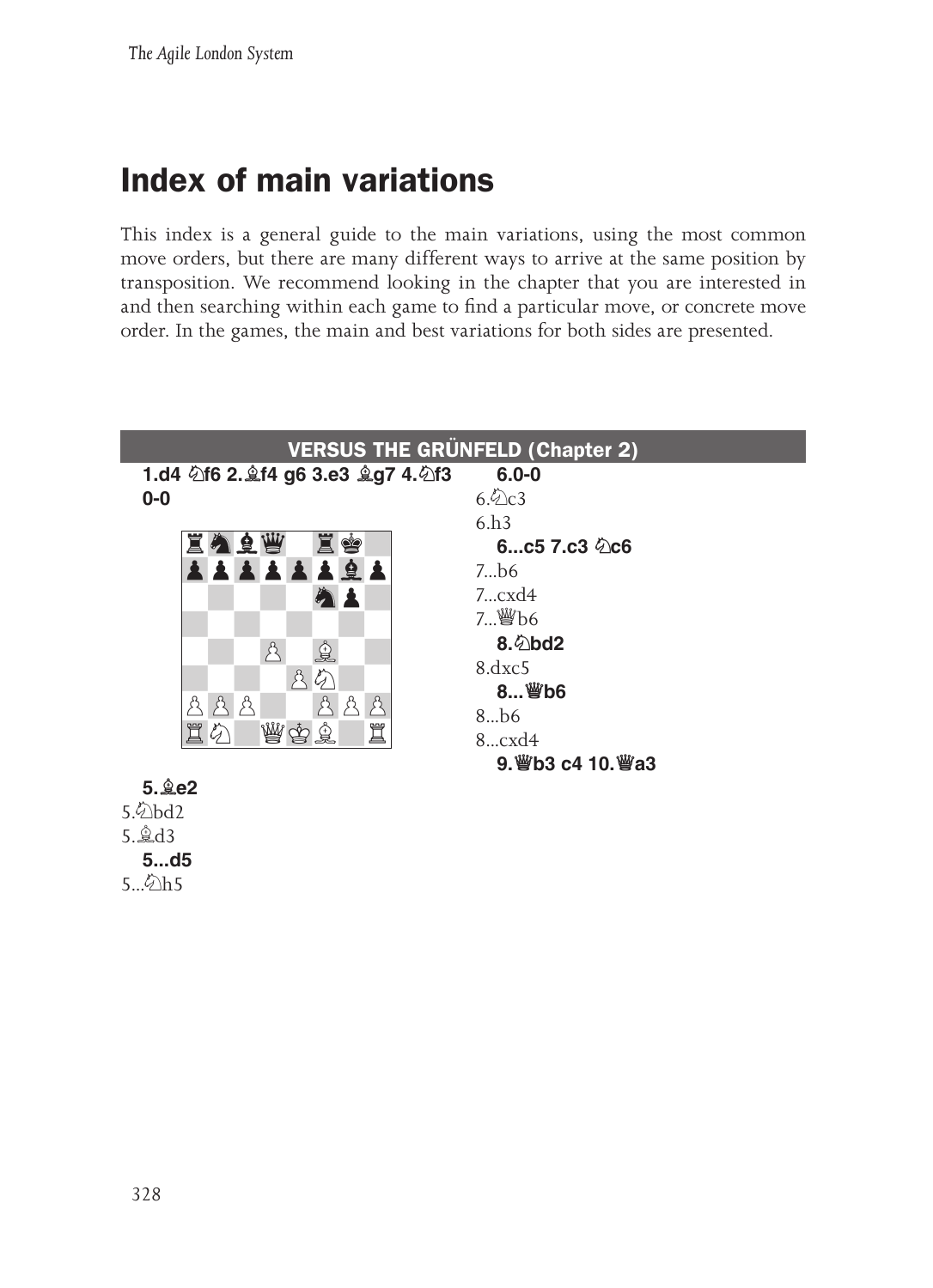

#### **VERSUS THE QUEEN'S INDIAN (Chapter 4)**

#### **1.d4 ♘f6 2.♗f4 e6 3.♘f3**   $3...c5$  4.e3 b6  $5\%c3$

3...♗e7 4.h3 b6 5.e3 ♘e4 **3...b6**



**4.e3 ♗b7 5.♗d3** 5.♘bd2; 5.h3 **5...♗e7 6.h3 c5 7.c3 0‑0** 7...cxd4 8.cxd4 **8.♘bd2 cxd4 9.exd4 d6 10.0‑0 ♘bd7**  $10...$ 2 $c6$ **11.♖e1**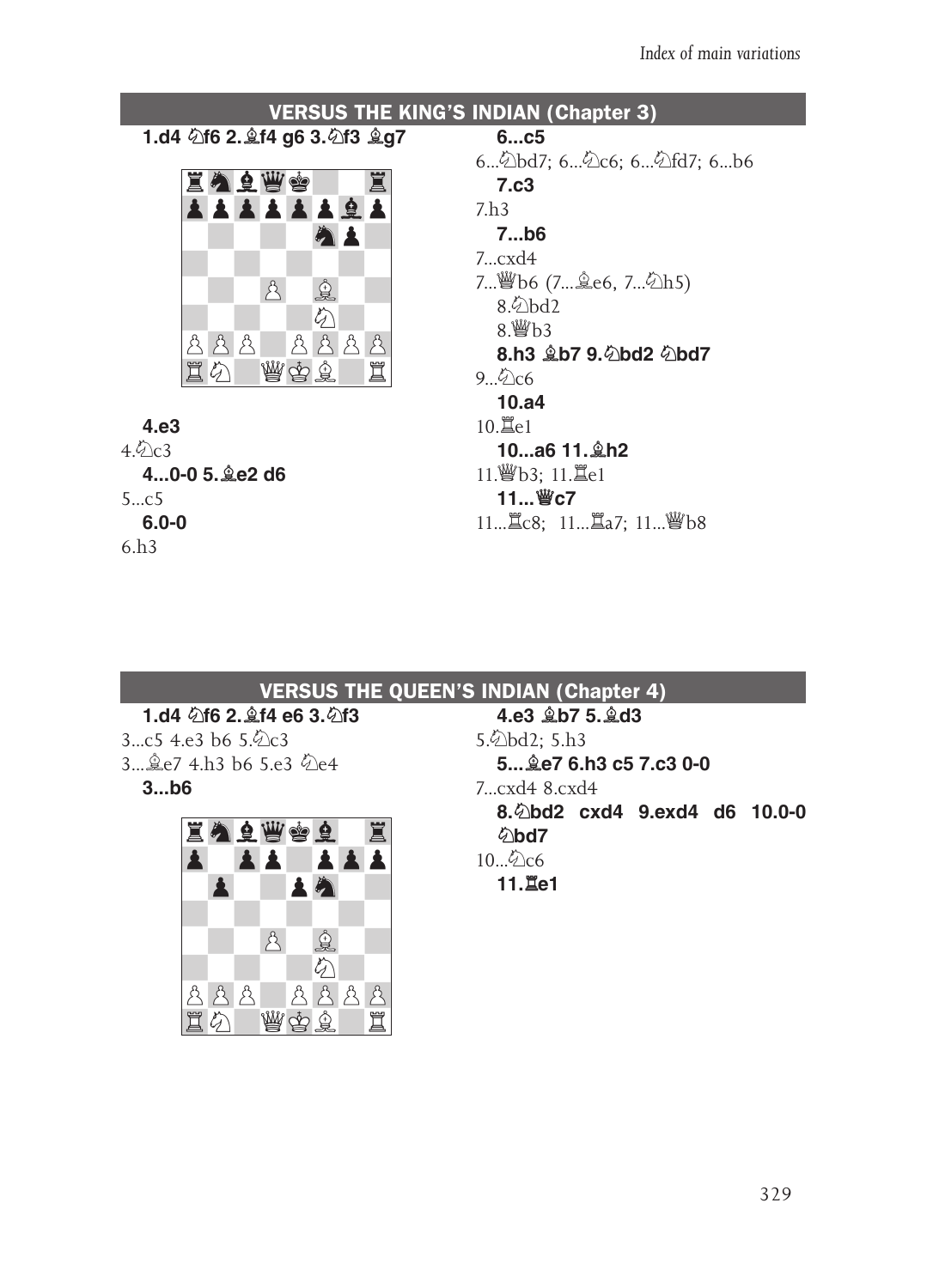## **Index of games**

| James Mason                                      | Alexander Wittek       | Vienna 1882                                                 |     |
|--------------------------------------------------|------------------------|-------------------------------------------------------------|-----|
| Joseph Blackburne                                | Max Harmonist          |                                                             |     |
| José Raul Capablanca                             | Otto Tipal             |                                                             |     |
| Alexander Alekhine                               | Max Euwe               |                                                             |     |
| Manuel Pereyra Puebla                            | Juan Cassani           |                                                             |     |
| Garry Kasparov                                   | Edvins Kengis          | Riga ch-URS U20 1977 19                                     |     |
| Markus Bawart                                    | Manfred Schumi         | Austria Bundesliga 1998/99  21                              |     |
| Oscar de Prado Rodriguez Antonio Pazos Porta     |                        | Puentedeume 2013  24                                        |     |
| Tomasz Markowski                                 | Grzegorz Gajewski      | Chorzow ch-POL 2013  29                                     |     |
| <b>Boris Grachev</b>                             | Alexander Rakhmanov    |                                                             |     |
| Paul Keres                                       | David Bronstein        | Tbilisi ch-URS 1959  38                                     |     |
| Christian Bauer                                  | Romain Edouard         |                                                             |     |
| Jean-Pierre Le Roux                              | Yohan Benitah          | Belfort ch-FRA 2010  50                                     |     |
| Renier Vazquez Igarza                            | José Candela Perez     |                                                             |     |
| Eric Prié                                        | Pierre Bailet          |                                                             |     |
| Gata Kamsky                                      |                        | Abdul Rahman Saleh Salem Khanty-Mansiysk Wch blitz 2013  69 |     |
| Oscar de Prado Rodriguez Antonio Pazos Porta     |                        |                                                             |     |
| Arnaud Payen                                     | Eric Hansen            | Cappelle-la-Grande 2013  76                                 |     |
| Alfonso Romero Holmes Viktor Kortchnoi           |                        |                                                             |     |
| Boris Grachev                                    | Artyom Timofeev        |                                                             |     |
| Gata Kamsky                                      | Peter Svidler          |                                                             |     |
| Oscar de Prado Rodriguez José Larrosa Vila       |                        |                                                             |     |
| Robert Markus                                    | Aleksandar Indjic      |                                                             |     |
| Nguyen Thi Mai Hung                              | Tania Sachdev          | Ho Chi Minh City 2012  101                                  |     |
| Gata Kamsky                                      | Sergey Tiviakov        |                                                             |     |
| Oscar de Prado Rodriguez Pablo Fernandez Borrego |                        |                                                             |     |
| Eric Prié                                        | Sergio Garza Marco     | Castell de Sant Ferran 2008  114                            |     |
| Eric Prié                                        | Anatoly Karpov         |                                                             |     |
| Pavel Blatny                                     | Josef Jurek            | Czechoslovakia tt 1990/91  122                              |     |
| Oscar de Prado Rodriguez Marcial Garcia Carbo    |                        |                                                             |     |
| Oscar de Prado Rodriguez Robert Patiño           |                        | Spain tt 2011                                               |     |
| Eric Prié                                        | Inigo Argandona Rivero | San Sebastian 2011  136                                     |     |
| Eric Prié                                        | Nicolas Tripoteau      | Pau ch-FRA 2012  141                                        |     |
| Levon Aronian                                    | Loek Van Wely          | Wijk aan Zee 2014  148                                      |     |
| Carlos Garcia Palermo                            | Marco Corvi            |                                                             |     |
| Vladimir Georgiev                                | Francisco Vallejo Pons |                                                             |     |
| Vlatko Kovacevic                                 | Boris Dugandzic        |                                                             |     |
| Li Chao                                          | Mariya Muzychuk        | Gibraltar 2014  163                                         |     |
| Arkady Naiditsch                                 | Sergey Movsesian       |                                                             |     |
| Vassily Ivanchuk                                 | Hikaru Nakamura        |                                                             |     |
| Ferenc Berkes                                    | Miloje Ratkovic        |                                                             |     |
| Sergey Karjakin                                  | Vladimir Kramnik       | Khanty-Mansiysk Candidates 2014                             | 177 |
| Luc Winants                                      | Oleg Korneev           |                                                             |     |
| Nikola Sedlak                                    | Oliver Mihok           | Hungary tt 2011/12  186                                     |     |
| Oscar de Prado Rodriguez Jorge Rodriguez Guillen |                        | A Coruña 2013  189                                          |     |
| Magnus Carlsen                                   | Radoslaw Wojtaszek     | Reykjavik Ech-tt 2015  196                                  |     |
| Gata Kamsky                                      | Sergey Karjakin        | Wijk aan Zee 2009                                           |     |